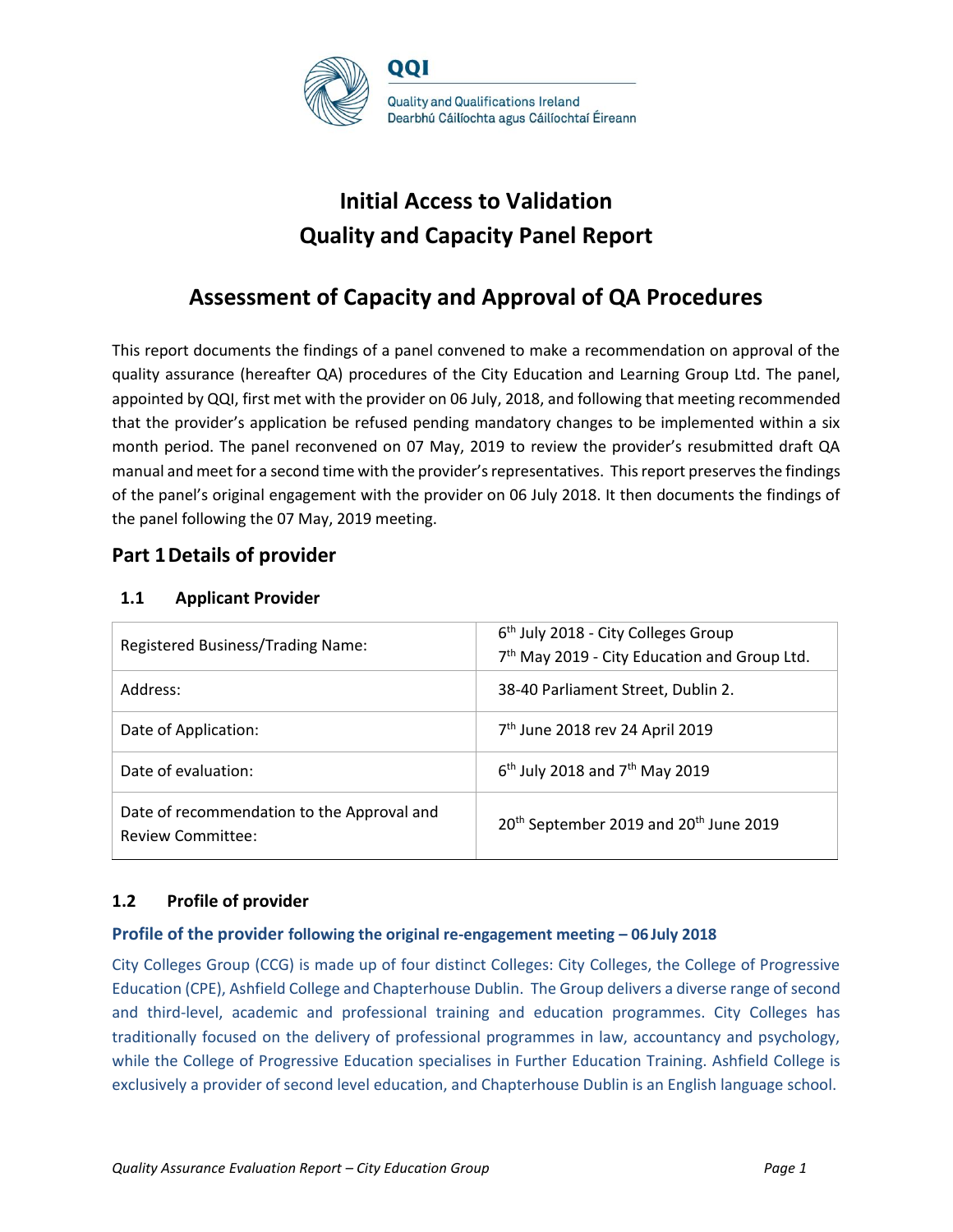

001

**Quality and Qualifications Ireland** Dearbhú Cáilíochta agus Cáilíochtaí Éireann

The Group currently delivers professional courses online to learners in Australia, Canada, France, Italy, Latvia, Romania, Singapore, the United Kingdom, and the United States, and has an office in Greenwich, London. The Group encompasses a 3,500 global student body supported by 151 full time equivalent staff. The City Colleges Group has an established record of successful collaboration with accrediting bodies including City & Guilds, UCD, Froebel College of Education, the Psychological Society of Ireland, Northern Council for Further Education and Association of Chartered Certified Accountants. The CPE has been delivering FETAC /QQI validated programmes since 2003.

The Group has had significant student success and recognition including an Ashfield College student receiving best Leaving Certificate result in 2017;  $1<sup>st</sup>$  prize winners in the Law Society FE1 exams and six  $1<sup>st</sup>$ place prize-winners in the 2017 ACCA exam sittings. City Colleges received the Excellence and Training Award at the 2018 Irish Accountancy Awards. CCG has previously operated separate quality assurance and standards arrangements in each of the respective Colleges.

Reflecting the strategic aspiration to deliver degree level programmes in Accounting, Law, Business, Psychology, ECCE, the Group recently undertook a Quality Assurance approval process with The University of Chester and have been approved to deliver a degree programme in Accounting and Finance.

# **Profile of Provider following the second panel meeting – 07 May, 2019**

The panel notes the following changes to the provider profile, which occurred in the period between the panel's first and second site visits. These were set out by the provider's CEO during a presentation on May 7, 2019, and also provided to the panel in writing.

At the time of the initial submission, the provider group was referred to collectively as the City Colleges Group (CCG), which comprised of City Colleges, the College of Progressive Education (CPE), Ashfield College and Chapterhouse Dublin in the panel's report dated 20<sup>th</sup> September 2018. Following discussions between the provider representatives and Quality and Qualifications Ireland (QQI), it was decided that the legal entity that will engage directly and exclusively with QQI moving forward is the City Education and Learning Group Ltd (CEG). CEG is a holding company, and will act on behalf of its three subsidiaries, City Colleges (incorporating Ashfield College and City Colleges), Progressive Education Limited (trading as The College of Progressive Education) and Malvern House Ireland Limited (trading as Oscars International). Oscars International replaces Chapterhouse Dublin as the group's English Language Education (ELE) provider.

It should be noted that this change does not impact the substance or scope of the provider group's original submission for approval, or resubmission following the six-month period allocated for implementation of mandatory changes. References to the provider group as CEG herein are therefore contiguous with references to CCG in the previous report.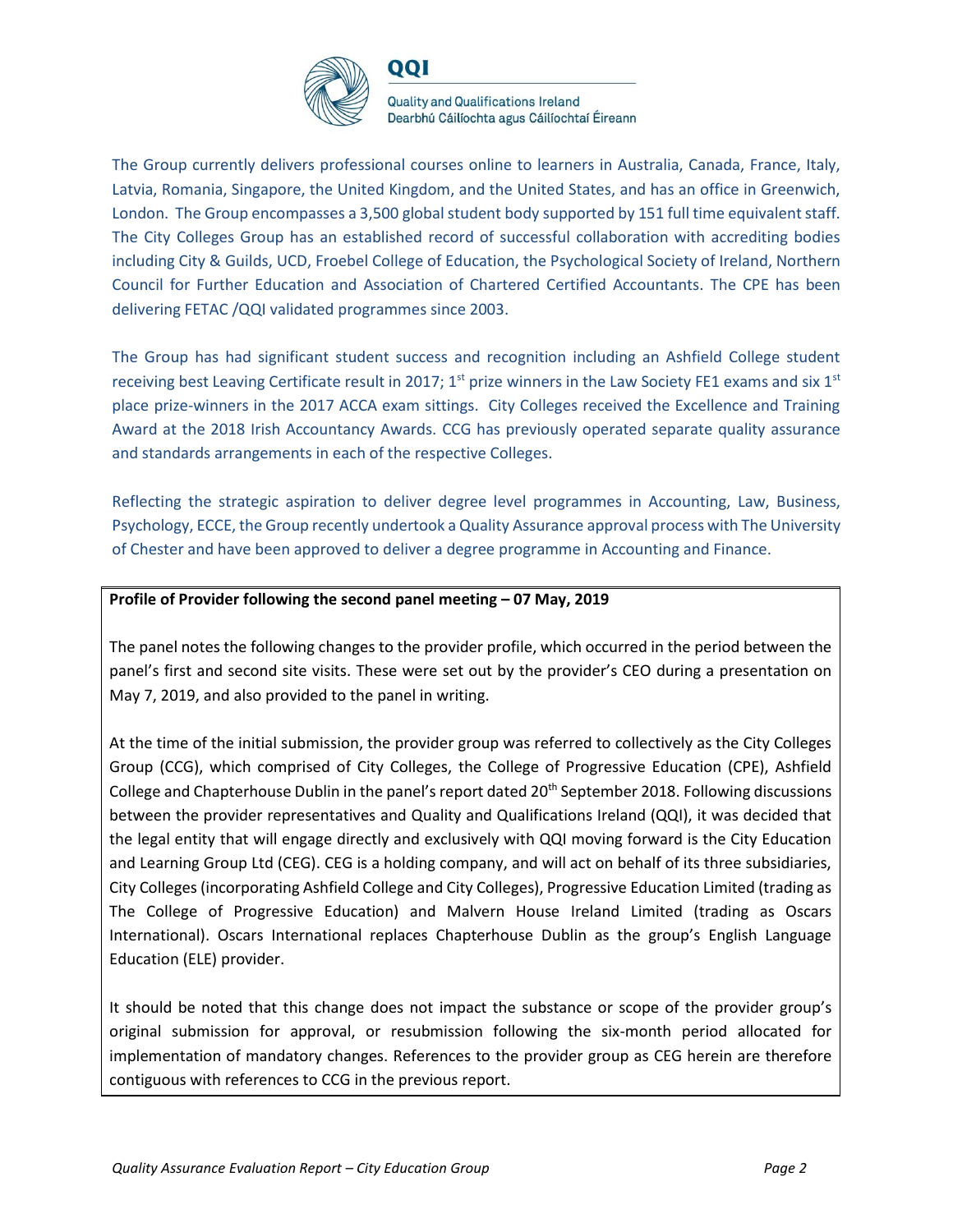

# **Part 2 Panel Membership**

| Name              | Role of panel member                       | Organisation                                                                                             |
|-------------------|--------------------------------------------|----------------------------------------------------------------------------------------------------------|
| Jack O'Herlihy    | Chair                                      | Independent Expert<br>Retired Head of Development in<br>Letterkenny IT                                   |
| Prof. Aideen Long | <b>Higher Education</b><br>Representative  | Professor in Molecular Medicine and<br>former Dean of Graduate Studies,<br><b>Trinity College Dublin</b> |
| Prof. Denis Ryan  | <b>Higher Education</b><br>Representative  | College Director, Irish College of<br>Humanities & Applied Sciences                                      |
| Anne Higgins      | <b>Further Education</b><br>Representative | Centre Director, GRETB                                                                                   |
| Carol Lacey       | Secretary<br>06 July 2018 Panel Meeting    | <b>Education and Quality Assurance</b><br>Consultant                                                     |
| Dr Catherine Peck | Secretary<br>07 May 2019 Panel Meeting     | <b>Education Consultant</b>                                                                              |

The following change to the composition of the panel is duly noted. Ms Carol Lacey attended the first meeting of the panel on 06 July 2018 in the role of Secretary, and did not attend on 07 May 2019. Dr Catherine Peck was not present for the panel meeting on 06 July 2018, but attended in the role of Secretary on 07 May 2019.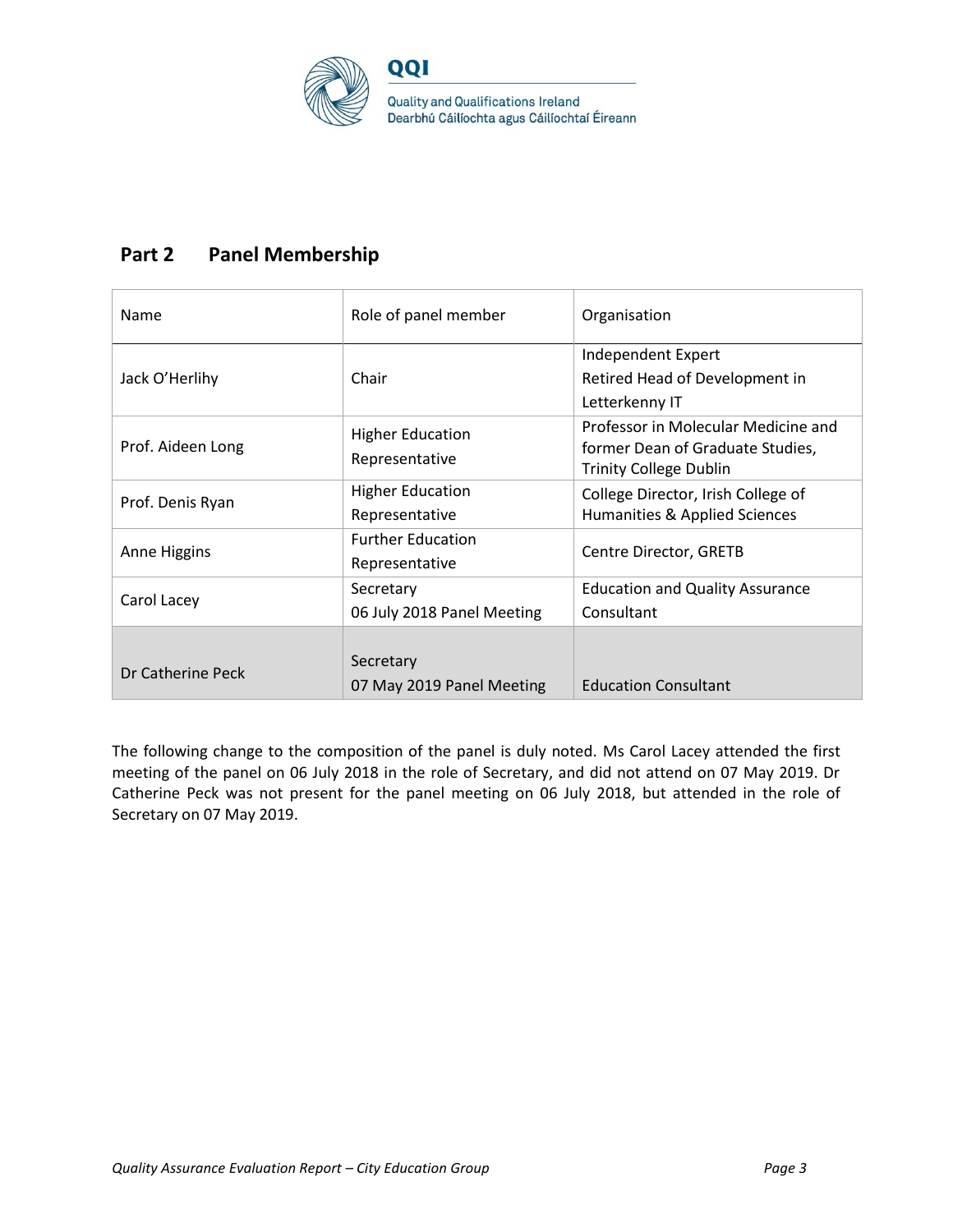

# **Part 3Findings of the Panel**

# **3.1 Summary Findings**

# **Findings of the panel following the original re-engagement meeting - 06 July 2018**

The Panel's role is to evaluate the capacity of City Colleges Group (CCG) to provide quality education and training to learners in the context of the education and training provision proposed. Core to this consideration, the panel is required to evaluate the draft quality assurance procedures and supporting infrastructure submitted by CCG.

The overall impression of the panel is that while the documentation is well presented, CCG is still in the initial phase of implementation of its strategy to amalgamate and integrate a single unified Quality Assurance Framework throughout the Group while recognising the specific requirements of QQI and the distinct needs and nuances of Further, Higher and Professional Education.

A key characteristic of the QQI requirements is for a quality assurance system to reflect on itself. The Self-Assessment Report and panel meeting provide an opportunity to illustrate the journey an organisation has travelled in implementing its unique Quality Assurance System (QAS) based on QQI requirements, its implementation plans and how prepared it is to meet its future challenges. The panel concluded that CCG had not progressed sufficiently on this journey as the materials were at times overly generic, lacking QQI specifics coupled with evidence of adequate distinction between corporate and academic interests, appropriate reporting and resourcing. A more reflective process needed to be demonstrated in the Self-assessment Report to illustrate what issues the process and the QAS itself had elicited and how CCG would address the emerging issues.

# **Findings of the panel following the second panel meeting – 07 May, 2019**

The focus of the meeting on 07 May 2019 was to evaluate how effectively CEG had responded to the *mandatory changes* (see section 6.1) to its QA that had been identified by the panel following the 06 July 2018 panel meeting. The panel also took this opportunity to discuss CEG's approach to *advised changes* (see section 6.2) that had been concurrently identified. During the meeting, the panel heard from the provider's representatives regarding the impact that implementation of these changes had had on CEG's staff development and organisational culture.

The panel commends CEG for the significant work the provider has undertaken in the six-month period allocated for implementation of *mandatory changes*. The provider has used this opportunity to undertake a substantial internal review and has made significant changes to corporate and academic governance structures. The provider's resubmitted QA documentation included appropriately detailed evidence of these structures, including terms of reference, membership and reporting lines. During the meeting CEG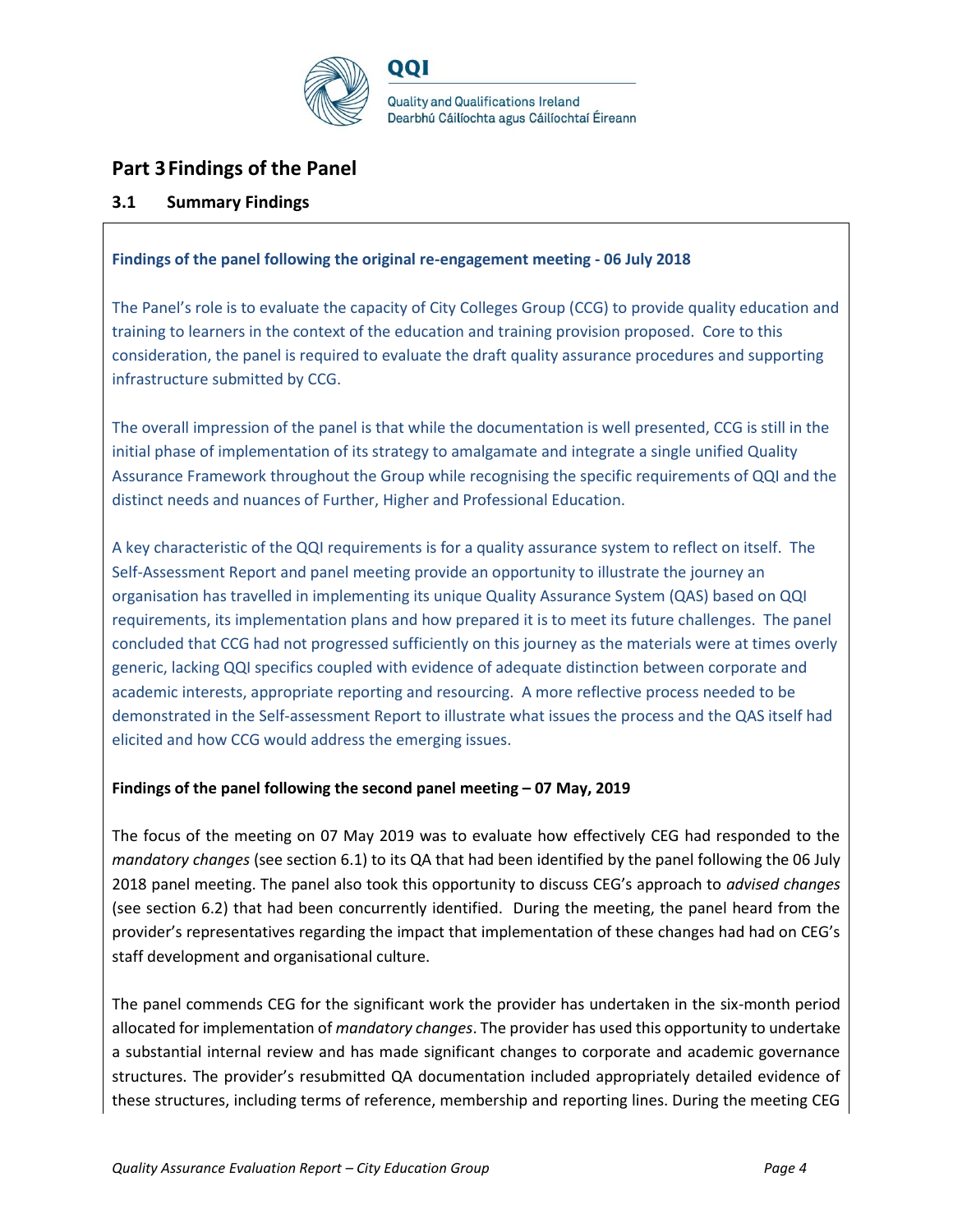

001

**Quality and Qualifications Ireland** Dearbhú Cáilíochta agus Cáilíochtaí Éireann

also presented its internal process for programme development to the panel and used one specific programme currently under development to exemplify the process in action. Further documentation pertaining to programme design and approval was provided to the panel during the site visit to supplement this presentation.

The panel further notes that the provider's staff have displayed a constructive attitude following the disappointment of the previous meeting outcome. An openness to feedback and willingness to engage in self-reflection has been consistently demonstrated in the provider's interactions with the panel and in its evident commitment to internalizing QA. Consequently, following review of CEG's resubmitted documentation, as well as the presentations by and meeting with senior CEG staff, the panel is satisfied that it can now recommend to the Programmes and Awards Executive Committee of QQI that CEG's draft QA procedures be approved.

This recommendation notwithstanding, the panel has identified several specific advices to CEG's QA procedures. These are outlined in section 6.2 of this report.

# **3.2 Recommendation of the panel to Approvals and Reviews Committee of QQI**

# **Recommendation of the panel following the original panel meeting - 06 July 2018**

The panel's recommendation to QQI is that it refuse to approve this application but with recommendations i.e. the panel is confident of the provider's capacity to address the issues identified and that it should be given the opportunity to make the necessary amendments and reapply within six months of the decision date.

This recommendation reflects the panel's view that while the provider has the intent and capacity to deliver quality programmes, it needs to substantially develop its academic and corporate governance structures and provide greater detail in some quality assurance procedures to more fully QQI Guidelines and expectations.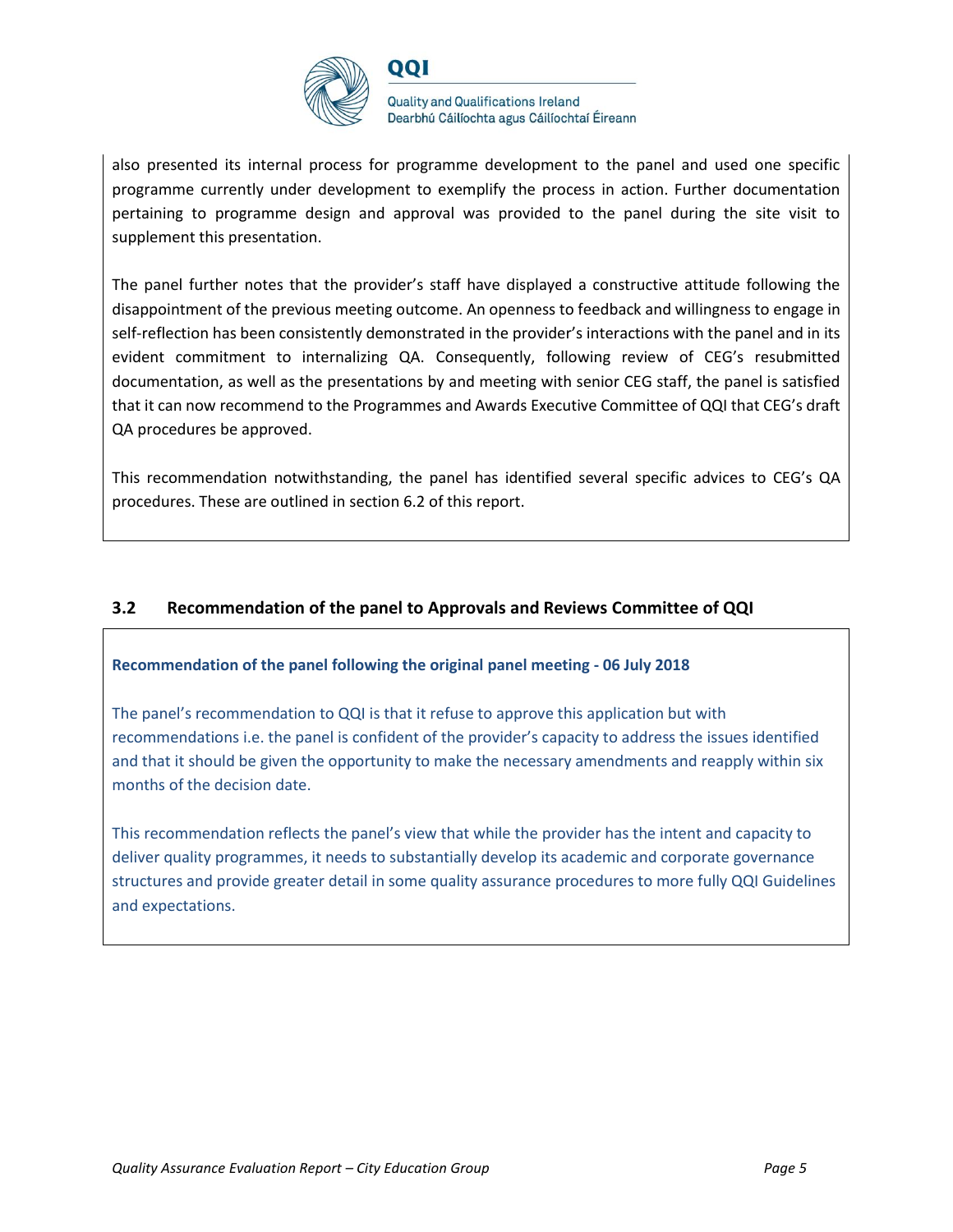

# Recommendation of the **panel following the second panel meeting – 07 May, 2019**

|                                                                                                                               | Tick one as<br>appropriate |
|-------------------------------------------------------------------------------------------------------------------------------|----------------------------|
| Approve CEG's draft QA procedures                                                                                             |                            |
| Refuse approval of CEG's draft QA procedures pending mandatory<br>changes set out in Section 6.1                              |                            |
| (If this recommendation is accepted by QQI, the provider may make a revised application within<br>six months of the decision) |                            |
| Refuse to approve CEG's draft QA procedures                                                                                   |                            |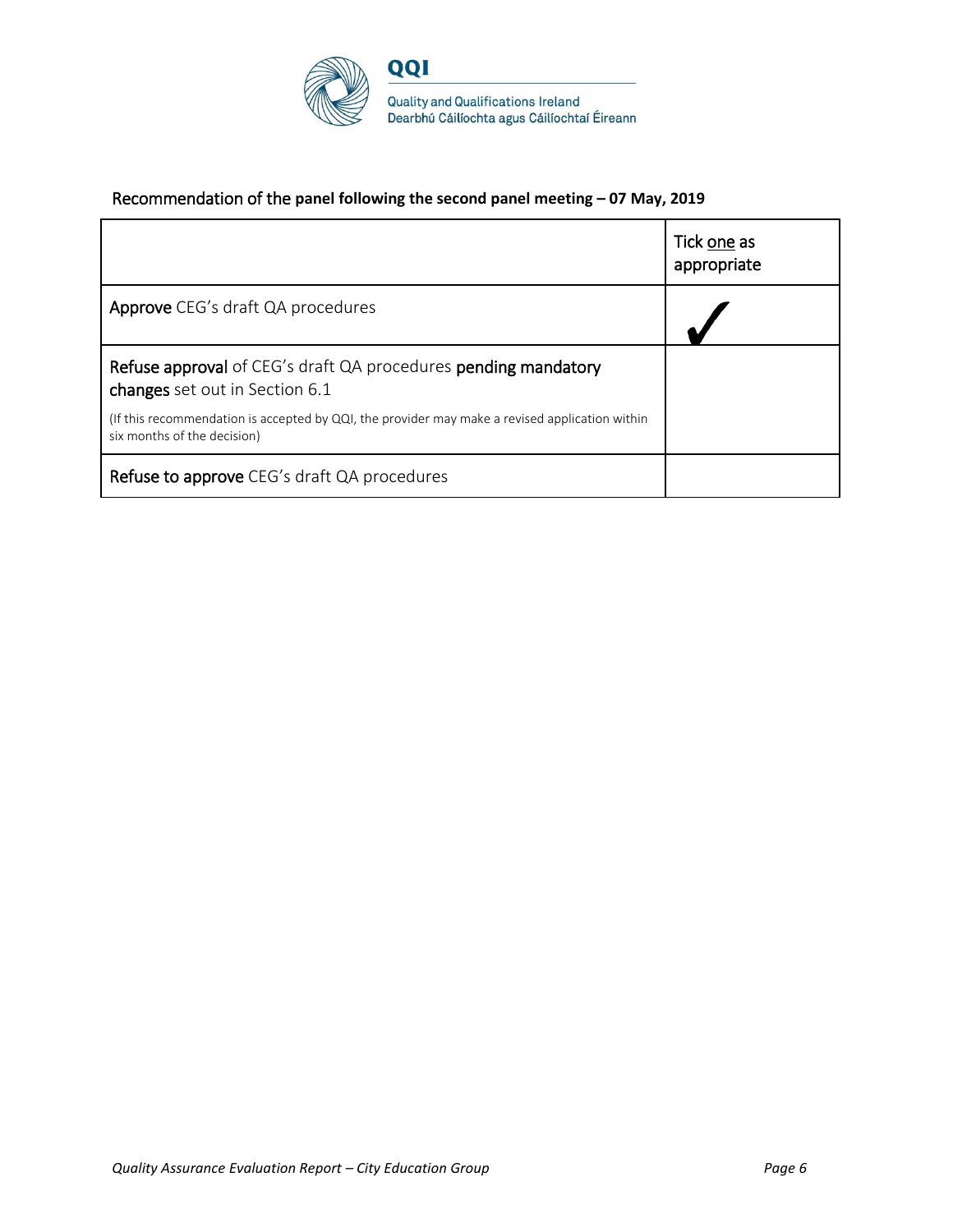

# **Part 4 Evaluation of provider capacity**

# **4.1 Legal and compliance requirements:**

- *4.1.1(a) Criterion: Is the applicant an established Legal Entity who has Education and/or Training as a Principal Function?*
- *4.1.2(a) Criterion: Is the legal entity established in the European Union and does it have a substantial presence in Ireland?*
- 4.1.3(a) **Criterion:** *Are any dependencies, collaborations, obligations, parent organisations, and subsidiaries clearly specified?*
- *4.1.4(a) Criterion: Are any third-party relationships and partnerships compatible with the scope of access sought?*
- 4.1.5(a) **Criterion:** *Are the applicable regulations and legislation complied with in all jurisdictions where it operates?*
- 4.1.6(a) **Criterion:** *Is the applicant in good standing in the qualifications systems and education and training systems in any countries where it operates (or where its parents or subsidiaries operate) or enrols learners, or where it has arrangements with awarding bodies, quality assurance agencies, qualifications authorities, ministries of education and training, professional bodies and regulators.*

#### **Findings**

**Findings of the panel following the original re-engagement meeting – 06 July 2018**

While the panel were satisfied that the legal and compliance criteria were broadly met CCG should address the following:

- it should be clear in the documentation that, where necessary, Protection for Enrolled Learners arrangements need to be put in place in advance of each programme validation application.

- The vision statement needs to be reviewed. As currently written the vision statement does not reflect the business strategy expressed by CCG during the panel discussions, nor is the orientation to commit to validating programmes on an Irish National Framework of Qualifications as stated.

- Information / declarations for influential non-owners need to be supplied.

# **Findings of the panel following the second panel meeting – 07 May, 2019**

Following review of CEG's resubmitted QA documentation and the panel's second meeting with the provider's representatives, the panel is satisfied that the legal and compliance criteria have been met.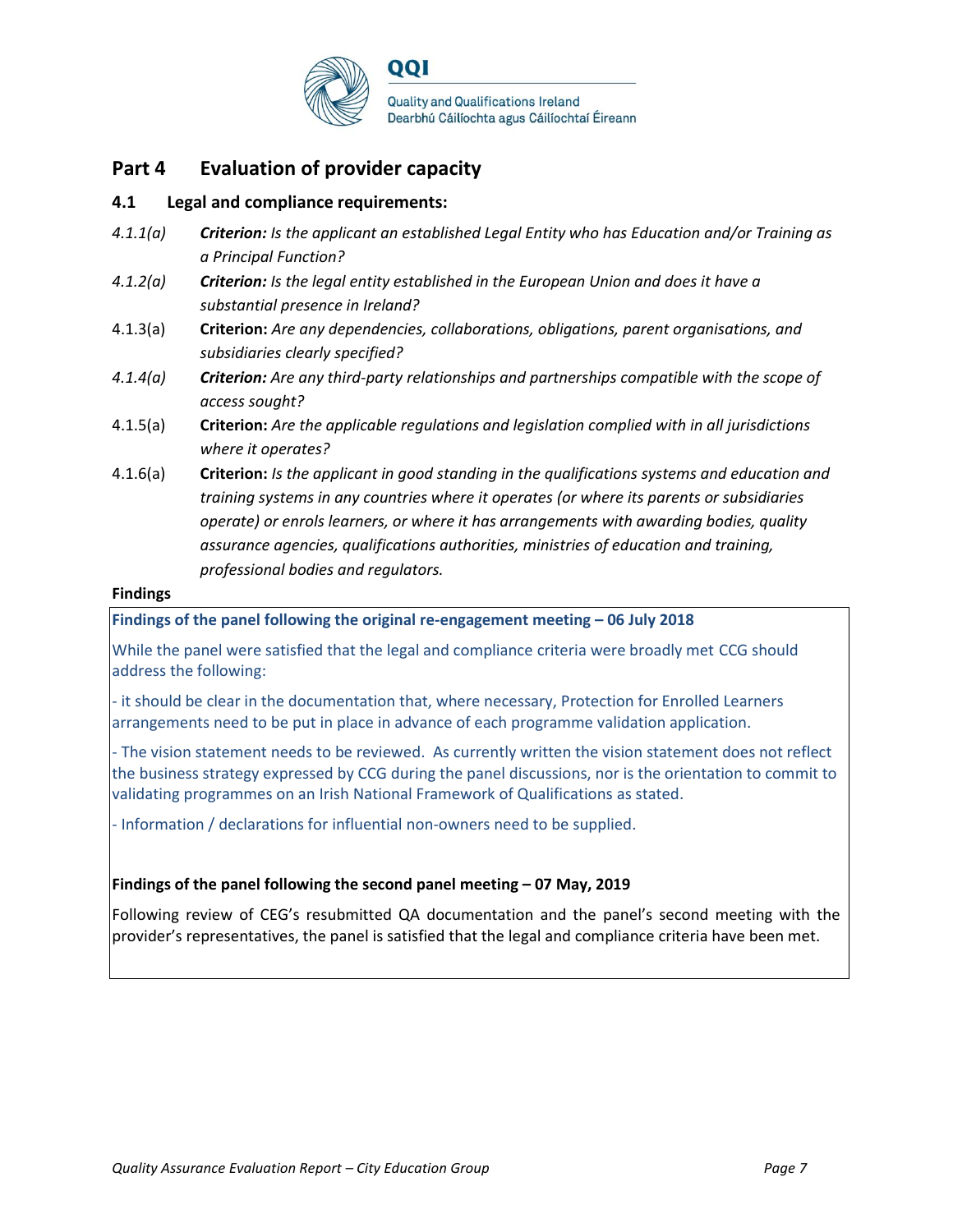

# **4.2 Resource, governance and structural requirements:**

- 4.2.1(a) **Criterion:** *Does the applicant have a sufficient resource base and is it stable and in good financial standing?*
- 4.2.2(a) **Criterion:** *Does the applicant have a reasonable business case for sustainable provision?*
- 4.2.3(a) **Criterion:** *Are fit-for-purpose governance, management and decision-making structures in place?*
- 4.2.4(a) **Criterion:** *Are there arrangements in place for providing required information to QQI?*

#### **Findings**

#### **Findings of the panel following the original re-engagement meeting – 06 July 2018**

The panel considered the lack of clarity in the relationships and distinctions between academic and corporate governance as a structural concern. Notwithstanding the challenges of running a small independent college where multiple roles are fulfilled by a small group of people there needs to be strong governance structures and safeguards in terms of the autonomy of academic decision making to protect academic integrity.

The panel recommend that CCG consider the following advice:

-Document the corporate governance structures, detailing for each board and committee its expected composition, terms of reference, reporting and accountability processes and relationships.

- The Chief Executive Officer carries ultimate responsibility for all CCG operations and management. The role of the CEO in academic affairs raises issues vis a vis interplay between commercial and academic interests. The governance structures should establish and demonstrate academic independence.

- The application states that the Academic Board enjoys autonomy, save when its decisions have significant commercial consequences when consent from the Management Board and Board of Directors are required. The role and responsibilities of the Academic Board needs to be clarified, as does the membership of the Board with reference to the balance between senior managers, academic staff and student representation. In the context of the independence of the Board the selection of the chairperson needs further consideration. Membership and reporting of each forum needs to be resolved to ensure the Academic Board has academic independence and oversight.

- The panel considered that the role of Advisory Board as a corporate governance body requires further development.

- Given the projected student numbers the panel consider it prudent for CCG to evaluate the organisation's capacity and resourcing to fulfil the projected numbers. The documentation presented projected three intakes per year while at the panel meeting this was reduced to 2. It was unclear how these projections had been deliberated and decided upon. They are very significant from both academic and commercial perspectives.

- Most senior staff of CCG appear to have multiple functions. The viability of this in the medium to long term needs to be considered.

-The CCG Quality Framework was scheduled to be rolled out over a two-year period commencing in December 2017. Information on the implementation plan and experience to date at the time of any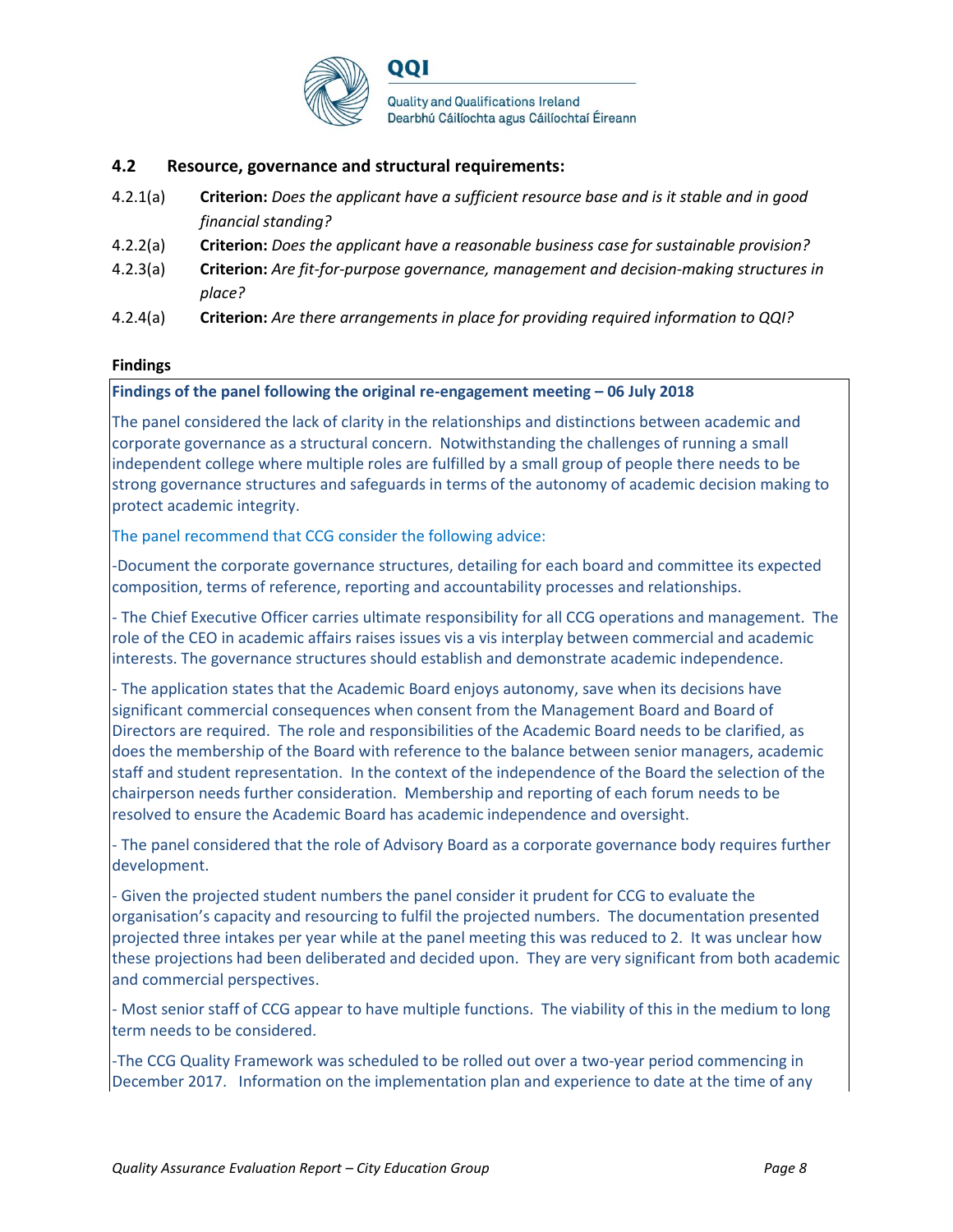

revised application would provide the panel with an insight into the organisation's experience, its understanding of QQI specific requirements and evidence of the reflection needed within the process.

#### **Findings of the panel following the second panel meeting – 07 May, 2019**

001

Following review of CEG's resubmitted QA documentation and the panel's second meeting with the provider's representatives, the panel is satisfied that concerns regarding fit-for-purpose governance, management and decision-making structures have been broadly addressed. This is discussed in further detail in section 5.1 of this report.

# **4.3 Programme development and provision requirements:**

- 4.3.1(a) **Criterion:** *Does the applicant have experience and a track record in providing education and training programmes?*
- 4.3.2(a) **Criterion:** *Does the applicant have a fit-for-purpose and stable complement of education and training staff?*
- 4.3.3(a) **Criterion:** *Does the applicant have the capacity to comply with the standard conditions for validation specified in Section 45(3) of the Qualifications and Quality Assurance (Education and Training) Act (2012) (the Act)?*
- 4.3.4(a) **Criterion:** *Does the applicant have the fit-for-purpose premises, facilities and resources to meet the requirements of the provision proposed in place?*
- 4.3.5(a) **Criterion:** *Are there access, transfer and progression arrangements that meet QQI's criteria for approval in place?*
- 4.3.6(a) **Criterion:** *Are structures and resources to underpin fair and consistent assessment of learners in place?*
- 4.3.7(a) **Criterion:** *Are arrangements for the protection of enrolled learners to meet the statutory obligations in place (where applicable)?*

#### **Findings**

#### **Findings of the panel following the original re-engagement meeting – 06 July 2018**

The panel acknowledges considerable experience within the CCG; namely successfully delivering programmes accredited by other bodies and other programmes of short duration.

The panel also acknowledge the experience of CPE in programme development, under what was FETAC's programme development system, leading to awards in childcare at level 5 and level 6 on the NFQ.

CCG does not as yet have direct experience of developing and providing programmes at levels 7, 8 and 9. While several significant staff appointments have been made recently, the recruitment and embedding process is in an early stage. Coupled with the lack of clarity on the planned student intake, the panel was concerned about CCG's full understanding of the capacity implications of design and delivery of new degree level programmes.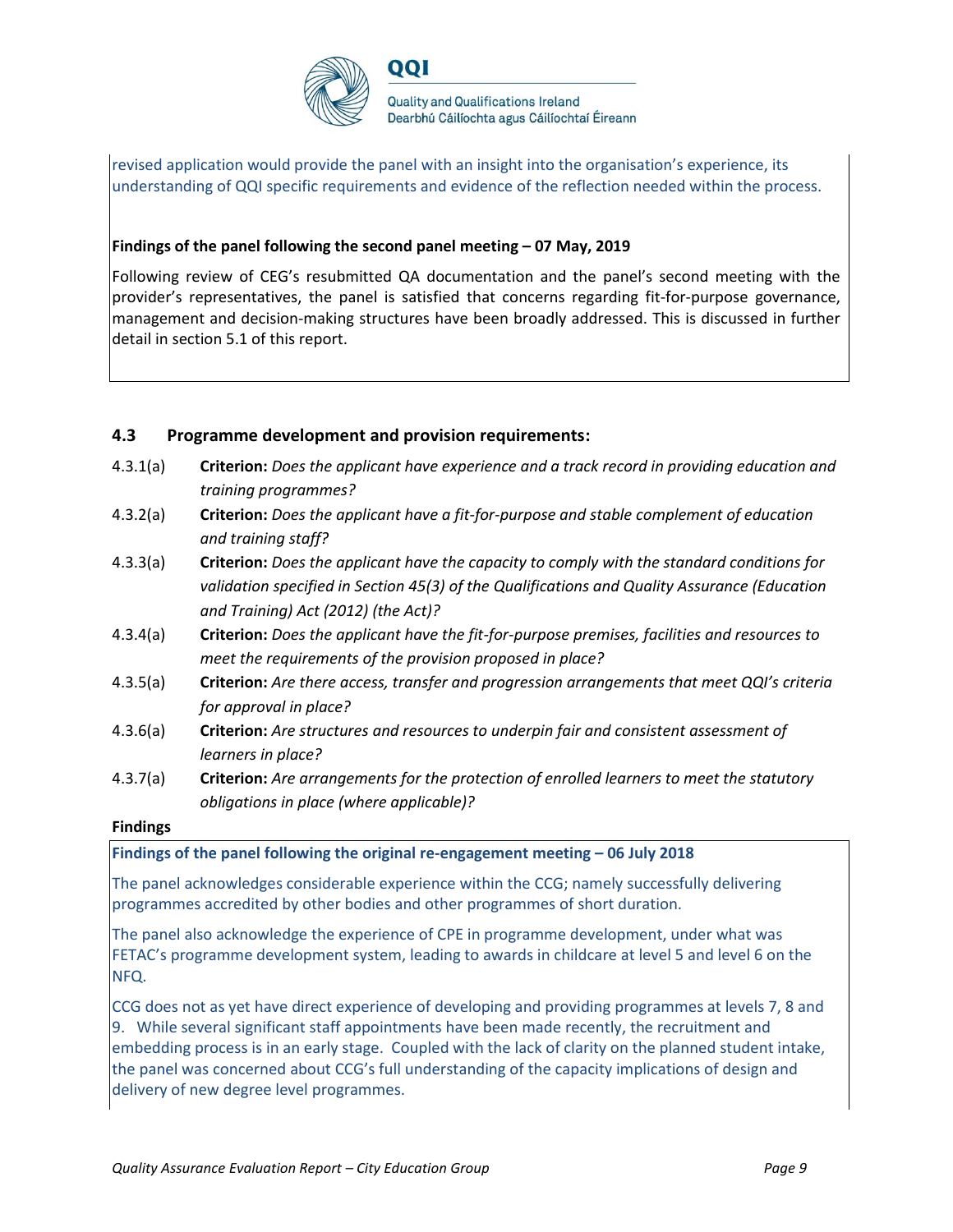

# **Findings of the panel following the second panel meeting – 07 May, 2019**

Following the panel's second meeting with the provider's representatives, the panel is satisfied that CEG has made significant efforts to address its concerns regarding criterion 4.3.3(a), with reference to programmes at levels 7 and above. This is discussed in further detail in section 5.3 of this report.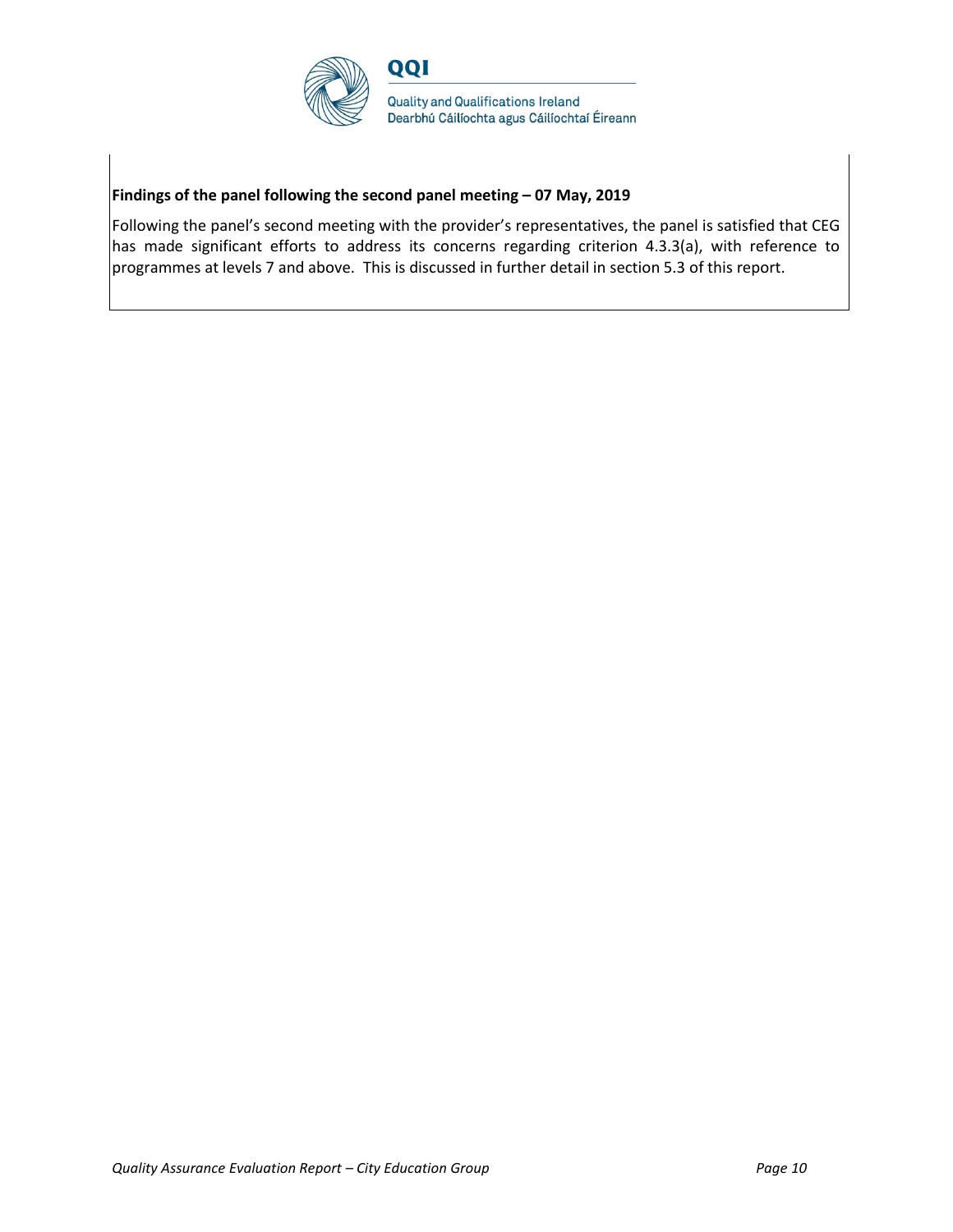

# **4.4 Overall findings in respect of provider capacity to provide sustainable education and training**

### **Findings**

# **Findings of the panel following the original re-engagement meeting – 06 July 2018**

CCG has a strong record in programme delivery. However, the move from delivering well established, externally developed programmes to the end to end process of research, design, development, delivery and assessment with all associated QA processes underpinning the programme is a significant shift.

The panel recommend that CCG consider the following advice:

- Provide more evidence of institutional capacity to deliver the proposed plans i.e. a range of degree level programmes with multiple intakes per annum.

- Demonstrate more clearly, with referencing, the governance expectations as set out in QQI QA Guidelines.

- Explicitly illustrate in the Self-Assessment Report the reflective and evaluation process within the CCG quality assurance framework.

-The panel suggests one of the proposed new programmes is used as a trial run to stress test the QAS i.e. test out the effectiveness of the procedures relating to programme development and approval / governance by contemporaneous development of an application for programme validation.

# **Findings of the panel following the second panel meeting – 07 May, 2019**

Following review of CEG's resubmitted QA documentation and the panel's second meeting with the provider's representatives, the panel is satisfied that concerns raised in its original report pertaining to this criterion have been broadly met by the provider.

Within the provider's resubmitted QA documentation (specifically, the self-assessment report dated 11 April 2019) and during the second meeting of the panel, the capacity within CEG to engage in a reflective process of self-evaluation was evident.

Sections 5.1 and 5.3 of this report discuss how CEG has addressed concerns regarding the governance, design, development and delivery of programmes.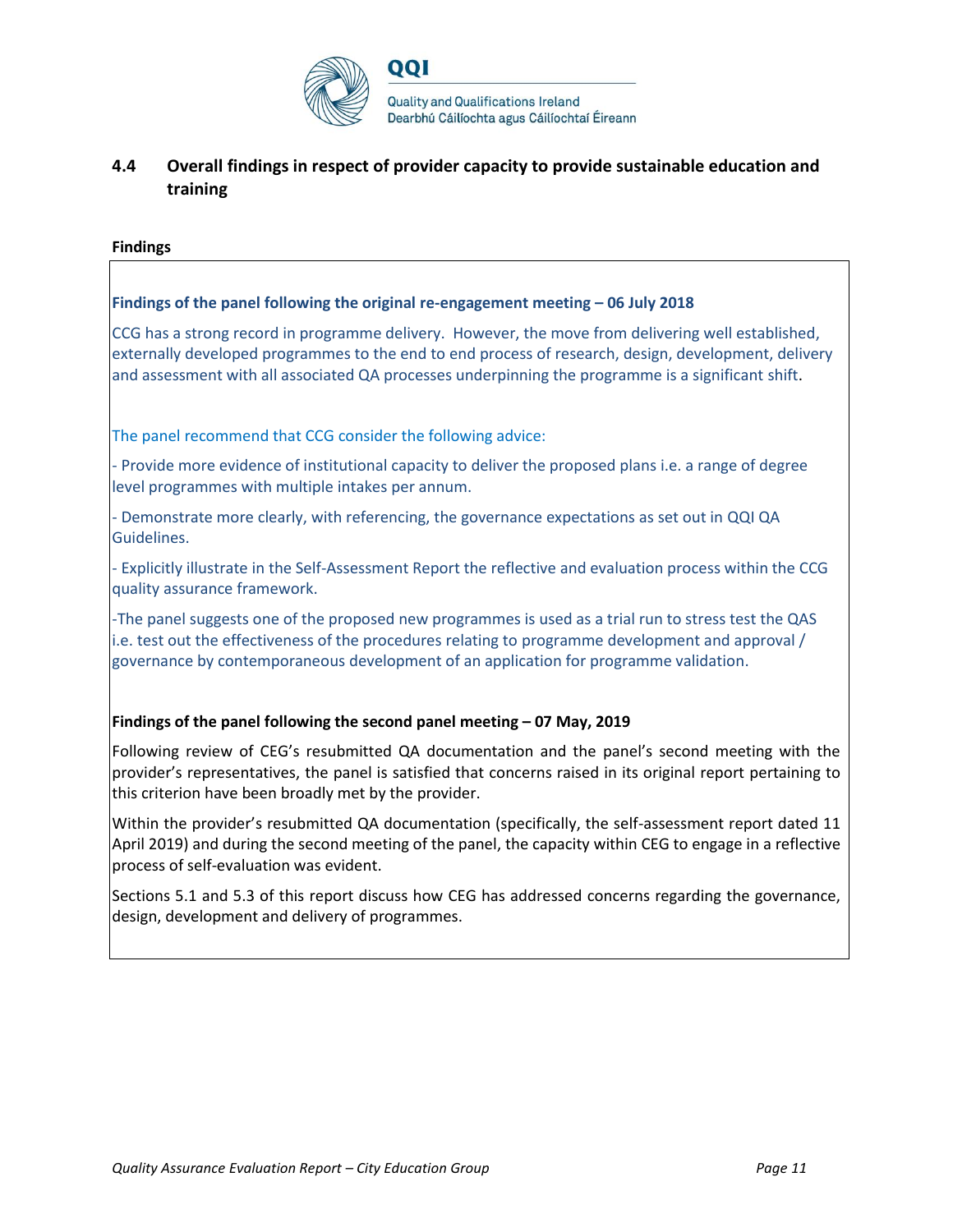

# **Part 5 Evaluation of draft QA Procedures submitted by City Colleges Group**

*The following is the panel's findings following evaluation of City Colleges Group's quality assurance procedures against QQI's Core and relevant Sector and Topic Quality Assurance Guidelines. This section of the report follows the structure and referencing of the Core guidelines.* 

#### **1 GOVERNANCE AND MANAGEMENT OF QUALITY**

### *Panel Findings:*

#### **Findings of the panel following the original re-engagement meeting – 06 July 2018**

The system presented contain documented policies and procedures for all relevant areas being quality assured. CPE is already a provider of programmes validated by QQI, but this was the first attempt to establish QA procedures across the whole group having regard to QQI guidelines. Three separate QQI statutory QA Guidelines are of relevance to this provider i.e. Core Guidelines, Guidelines for Independent / Private Providers and Guidelines for Blended Learning.

The panel is not yet satisfied that CCG's governance arrangements for maintaining the quality of programmes of education and training across the Group are sufficiently aligned with relevant QQI Guidelines.

The panel recommends that CCG consider the following advice:

- The over-representation of the SMT across each governance forum needs attention.

- The Academic Board was highlighted as the key guardian of academic integrity. Yet its composition, relationship within the corporate governance structure and bi/triannual scheduling is deemed too weak to fulfil its intention to safeguard academic and quality standards. As the guarantor of academic standards, the role of the Academic Board, its composition, independence and authority need further consideration. It needs to be clear that the Academic Board structures are robust with the authority to hold to accounts its sub-committees and the various academic programmes, departments, examination boards etc.

-The CEO appoints the Chairperson of the Academic Board who is typically the Head of Quality/Director of Academic Development or another nominated senior staff member. Again, the panel was concerned that the Academic Board would be able to exercise academic independence.

- The precise role and composition of the Advisory Board needs further consideration.

- There should be a policy on the composition of boards and committees to ensure a diversity of representation and a balance between management and academic representatives, both full-time and part-time, learners and employers. Similarly, the composition of the various sub-committees and working groups of the Academic Board needs further articulation.

- The panel welcomed the commitment by CCG SMT to manage potential conflicts between academic and commercial interests in decisions making. However, as noted previously, while the governance structures are in place, the composition of each board and committee with a role in quality assuring programmes needs to be reviewed to ensure that appropriate outside expertise is added, clarifying key decision-making processes and where overall authority rests, with appropriate reporting and accountability and timely scheduling.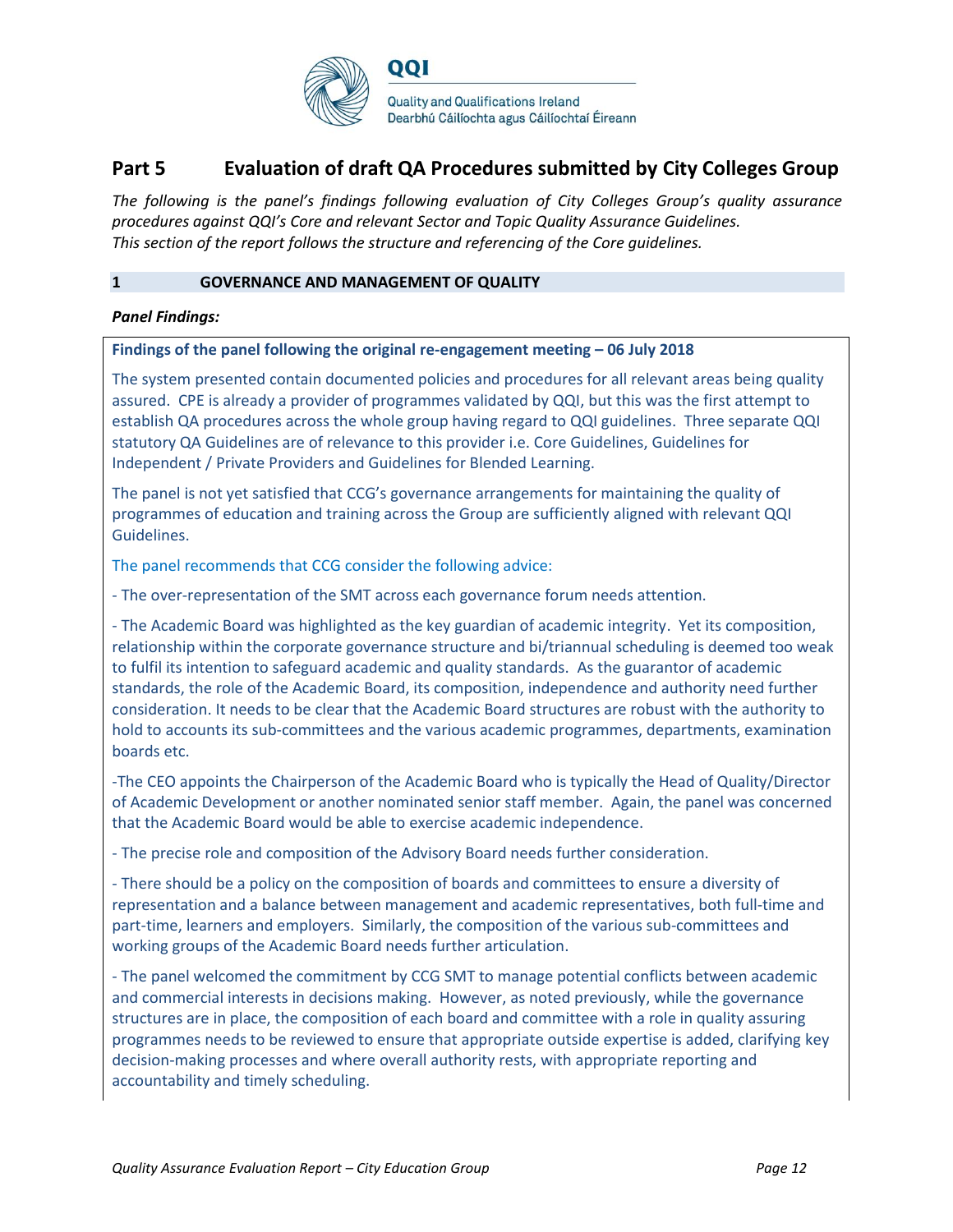

001

**Quality and Qualifications Ireland** Dearbhú Cáilíochta agus Cáilíochtaí Éireann

- The materials state, '*the Academic Board shall also have such other functions as may be determined from time to time and recommended by SMT and/or identified by CEO'*. This calls into question the independence of the Board with functions extended and curtained by the SMT/CEO and merits reconsideration.

- The flow diagrams could be refined to communicate more succinctly the routes of decision making and governance with specific reference to the degree programmes proposed.

- There are multiple roles identified where the responsibilities and reporting lines should to be more clearly described e.g. Senior Registry Officer and Head of Quality, Director of Quality, Deputy Director of Quality/Director of Academic Professional.

# **Findings of the panel following the second panel meeting – 07 May, 2019**

Following review of CEG's resubmitted QA documentation and the panel's second meeting with the provider's representatives, the panel is satisfied that concerns raised in its original report pertaining to this dimension of QA have been broadly met by the provider.

The provider has undertaken significant internal restructuring. This has notably included removing the CEO from the Academic Board and establishing a Board of Directors. During discussion, the panel noted that the provider's intent to have the Director of Quality chair the Academic Board was understandable in the short term, but that the provider should make efforts to have a member of the academic staff take up this role in the future (also noted as an advised change in section 6.2 of this report). The overrepresentation of the Senior Management Team on various boards and committees has been addressed, and reporting lines have been clarified. Overall, the panel is satisfied that the revised structure establishes appropriate conditions for academic decision making to take place independently of corporate influence.

Within section 2 of the CEG QA Manual (2019 edition) the Governance and Management Structures of the CEG group and its subsidiaries are clearly outlined. For CEG, further detail of the Senior Management Team, Advisory Board and Academic Board is provided. This detail includes membership, terms of reference and reporting lines, as well as the nature and frequency of meetings, quorum, procedures pertaining to agendas and minutes. Additional information has been provided outlining the subcommittees of the Academic Board.

# **2 DOCUMENTED APPROACH TO QUALITY ASSURANCE**

# *Panel Findings:*

# **Findings of the panel following the original re-engagement meeting – 06 July 2018**

While the panel commend CCG on the work undertaken to develop the Quality Framework thus far and the commitment illustrated during the panel meeting, it was concerned that further development is required to adequately reflect the QQI Guidelines.

The panel recommend that CCG consider the following advice: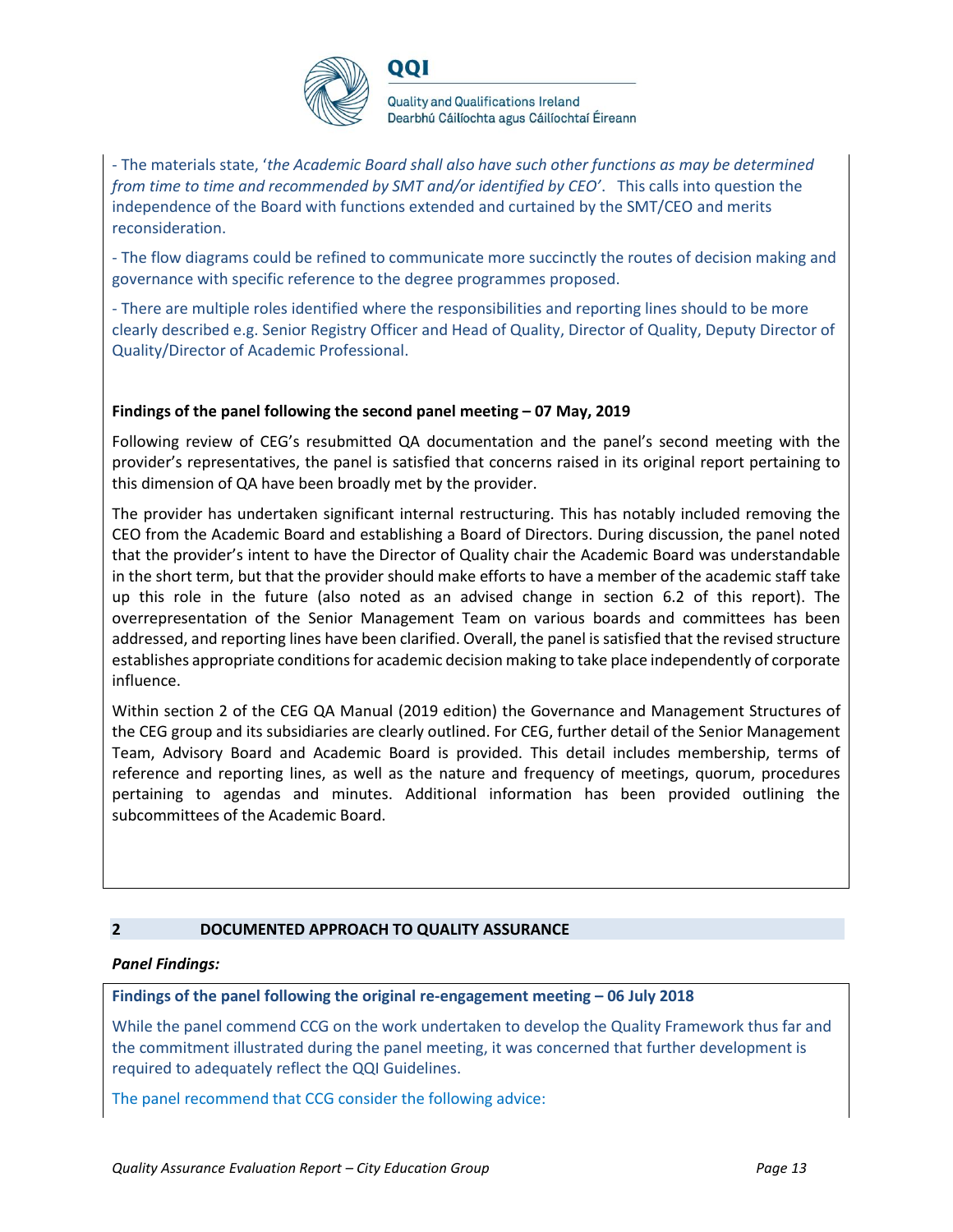

001

**Quality and Qualifications Ireland** Dearbhú Cáilíochta agus Cáilíochtaí Éireann

-The Quality Manual and Regulations overly rely on generalised statements referring to processes and procedures from course design to delivery encompassing requirements of professional bodies, university partners and QQI. In trying to cover too many stakeholders across a group with distinct learner cohorts it is unclear how relevant policies are to be applied. The QQI QA guidelines need to be more specifically visible within the policies and procedures.

- The entire quality cycle covering programme design to graduation should be more clearly visible i.e. how it all fits together. This might best be done graphically with references to documented procedures.

- Standardisation across the Quality Manual and Regulations is required. If the same policies and procedures re to apply to both higher and further education and training, they need to reflect this. Currently the Regulations have a higher education and training orientation.

- The complaints and academic/non-academic appeals process and procedures need to be streamlined with the learner in mind.

- Ensure that all policies and procedures adhere to the stated goal of guidance and easy access for staff. Consider an internal communication plan for implementation once the procedures are approved.

- The documents referred to quality assurance key performance indicators (KPIs) but these were not documented.

- The lack of evidence in the Self-Assessment Report of a self-reflective process regarding the application materials raised concerns about the ability to critically self-evaluate. For example, it is stated in the application that "*evaluation of staff performance and the encouragement of innovation in pedagogy… is being standardised from January 2018*". As part of the Self-Assessment process it would be very beneficial to the panel if CCG reported on the findings of such evaluations.

# **Findings of the panel following the second panel meeting – 07 May, 2019**

Following review of CEG's resubmitted QA documentation and the panel's second meeting with the provider's representatives, the panel is satisfied that concerns raised in its original report pertaining to this dimension of QA have been broadly met by the provider.

Efforts have been made to avoid overly general references to processes and procedures, and in many areas of the provider's resubmitted documentation (particularly in relation to governance structures and programme development processes) significantly more detail is evident. This detail reflects not only better articulation of procedures, but the substantial further development of these undertaken by the provider within the six-month period allocated for implementation of *mandatory changes*.

However, the panel notes that errors in formatting and cross-reference to other sections of the document remain frequent and problematic in the CEG QA Manual (2019 Edition). An indicative example of this can be found on p. 31, where the reader is referred to section 8.24 for further detail on the Board of Examiners. This section can be found under 8.23 on p. 187. In multiple areas, numbering of sections is inconsistent, as can be seen on pp. 31 – 33. Additionally, typographical errors are present. These errors undermine the usefulness of the document as a readily accessible resource for staff and learners at CEG, and should be corrected prior to the document entering the public domain. This is an *advised change* listed in section 6.2 of this document.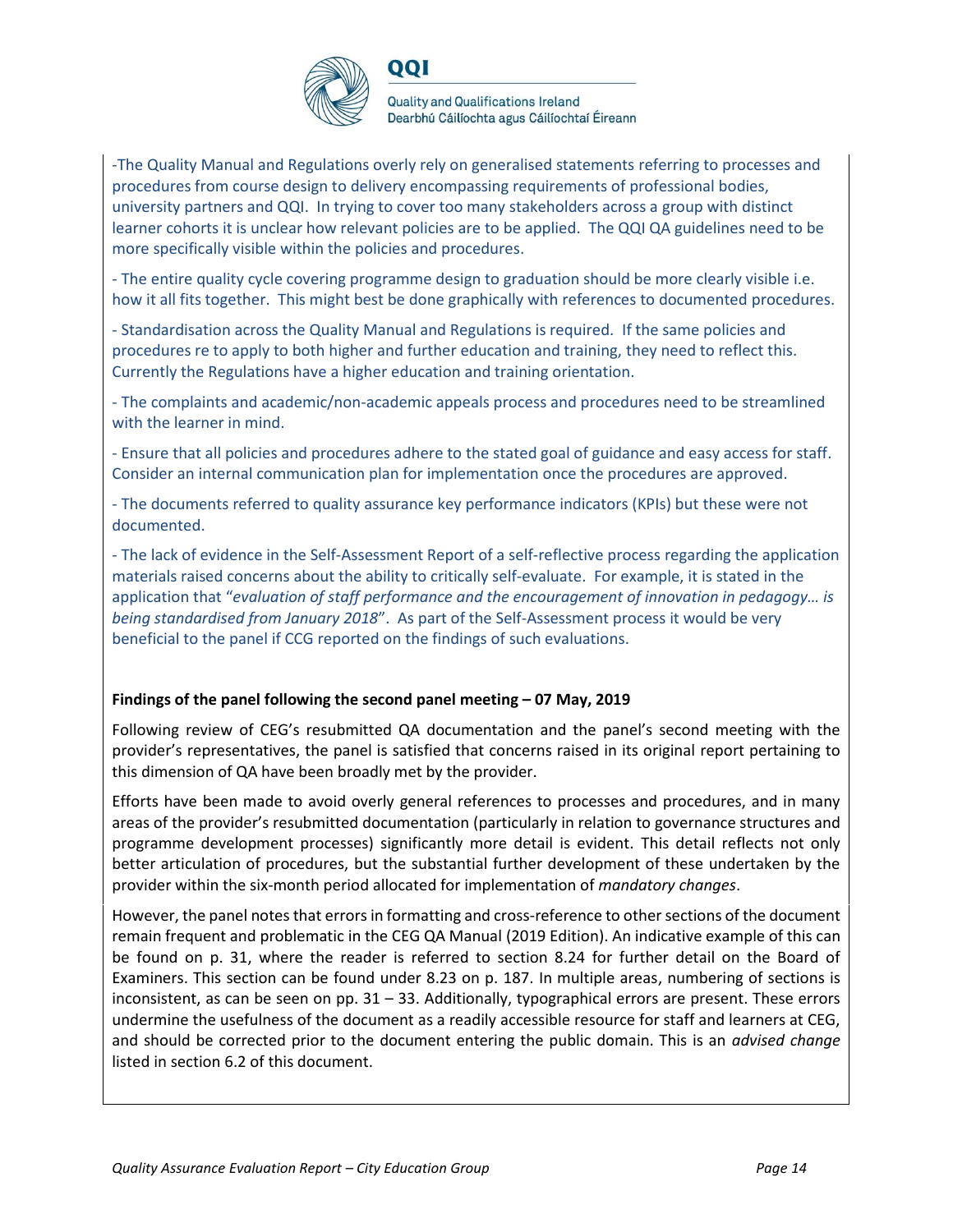

#### **3 PROGRAMMES OF EDUCATION AND TRAINING**

#### *Panel Findings:*

#### **Findings of the panel following the original re-engagement meeting – 06 July 2018**

The panel considered the documentation on programme development, management and assessment and the corporate governance processes underpinning them to require further development.

The panel recommend that CCG consider the following advice:

- Document the composition of the Programme Design Teams, Programme Teams, Senior Management Team and their interplay with the Programme Management Committee and Academic Board.

- Document the academic governance structures / process(es) involved in each stage of the programme design and development process.

- Develop indicators to enable those responsible for the various stages of the programme life cycle to monitor and report on the effectiveness of activities. Explain how the indicators will be used.

-The Quality Manual needs to more specifically reference access, transfer and progression processes.- Taking one of the proposed courses, summarily and/or graphically describe how it will be taken from design to internal approval, QQI validation, delivery and graduation of a cohort of students in terms of educational and quality assurance processes.

#### **Findings of the panel following the second panel meeting – 07 May, 2019**

Following review of CEG's resubmitted QA documentation and the panel's second meeting with the provider's representatives, the panel is satisfied that concerns raised in its original report pertaining to this dimension of QA have been broadly met by the provider.

CEG has taken on board the panel's advice in section 6.2 of the previous report, to:

*"Test out and refine the revised QA processes for programme development and approval. The College of Progressive Education's FET programmes and / or the HET programmes to be developed for validation could provide the 'raw material' to put through the processes"*

During the second panel meeting, CPE's Academic Director presented the CEG programme design and approval process in detail, using the example of a level 7 programme in development at the provider. The learning that had taken place within the organisation as a result of this process was evident. Supplementary documentation outlining the process and its use was also provided to the panel members.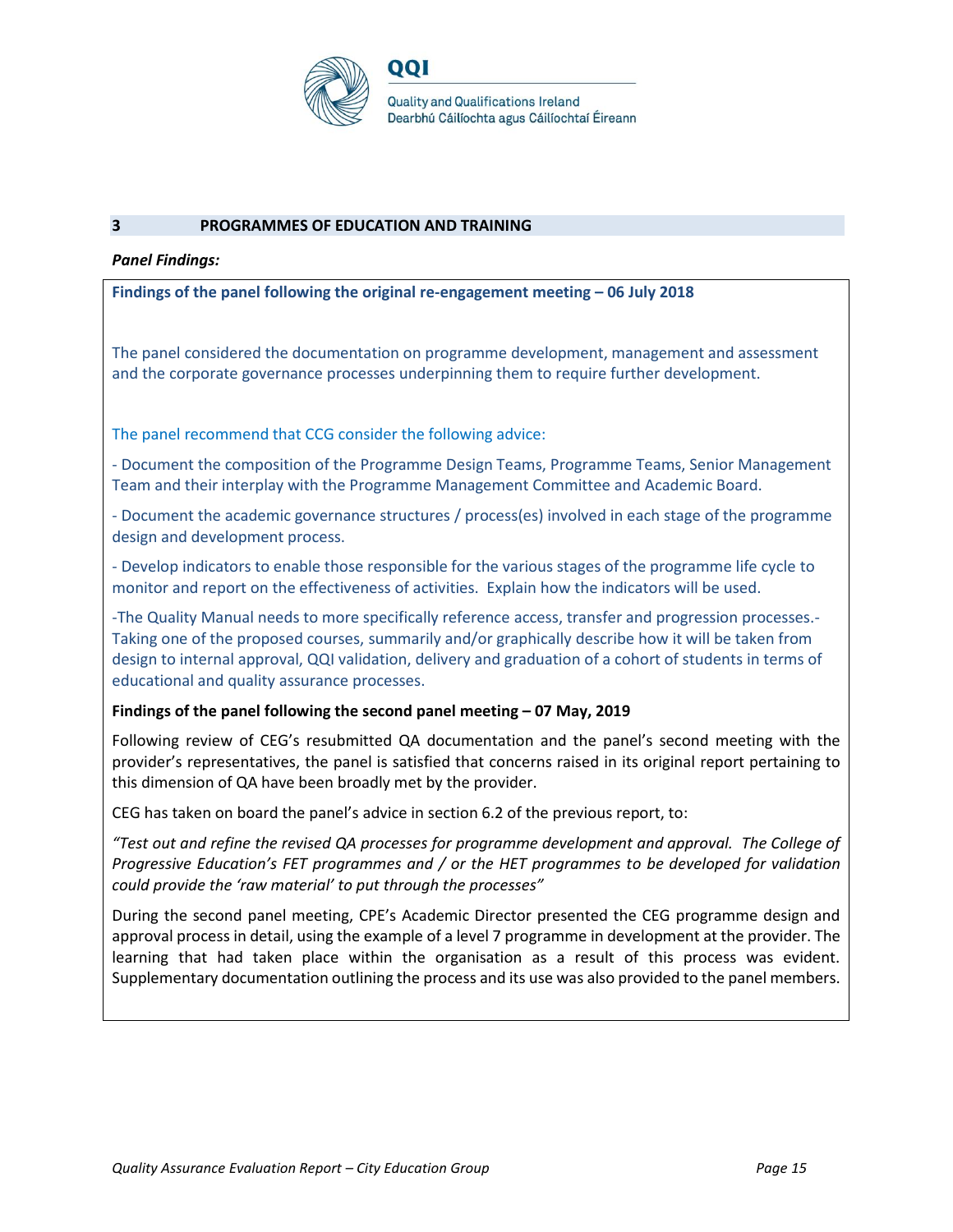

# **4 STAFF RECRUITMENT, MANAGEMENT AND DEVELOPMENT**

#### *Panel Findings:*

#### **Findings of the panel following the original re-engagement meeting – 06 July 2018**

The panel was generally satisfied with the documentation on staff recruitment, management and development. It was also recognised that CCG has made a significant number of high-level appointments which will take time to settle into the organisation and it is an organisation undergoing significant change.

The panel recommend that CCG consider the following advice:

- The challenges faced by all institutions in adequately engaging and supporting part time staff in internal quality assurance systems is arguably more acute for CCG given its FT/PT staff numbers. The documentation should demonstrate how the panel of p/t staff will be kept informed and involved in quality assurance processes e.g. programme planning, monitoring and review.

-A "very robust teacher/lecturer/tutor recruitment process" is noted. More detail of this process would be beneficial.

- Include more details on how

- peer observation of teaching is to be implemented.
- third party assessors, who are not employees, are to be managed and developed in accordance with CCG's QA policies on staff management and development.
- all new members of staff receive professional advice and feedback on their progress during the early months of employment from the College Dean or CEO.

#### **Findings of the panel following the second panel meeting – 07 May, 2019**

Following review of CEG's resubmitted QA documentation and the panel's second meeting with the provider's representatives, the panel is satisfied that concerns raised in its original report pertaining to this dimension of QA have been broadly met by the provider.

Details of how peer observation is to be implemented at the provider are contained within the Peer Observation Handbook, submitted as part of the provider's documentation ahead of the second panel meeting. Within the provider's QA Manual (2019 Edition), performance review and appraisal procedures are outlined in sections  $10.1 - 10.3$ . The recruitment, management and role of external examiners are discussed in section 8.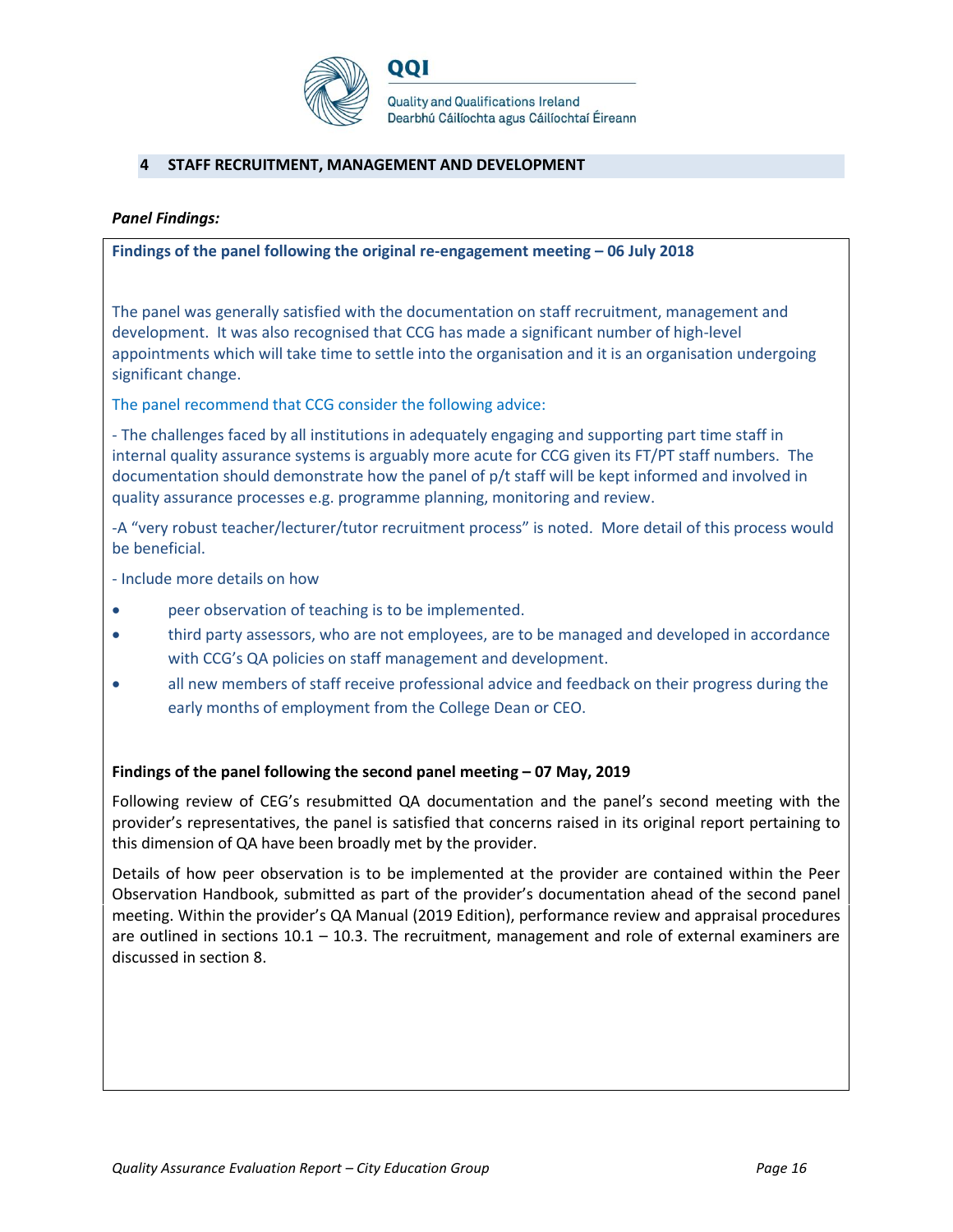

# **5 TEACHING AND LEARNING**

#### *Panel Findings:*

#### **Findings of the panel following the original re-engagement meeting – 06 July 2018**

001

The panel concluded that the documentation on Teaching and Learning needed further detail. While accepting that programme specific strategies and policies would be developed to support individual programmes, the overarching policy needs to more closely align with QQI guidelines.

The panel recommend that CCG consider the following advice:

- The Teaching Strategy as presented, while committing to excellence, is not useful in terms of providing guidance. CCG require an explicit Teaching and Learning Strategy which will inform the development of each programme.

- The panel was of the view that the overall thrust and emphasis of the documentation reflected a HET approach with resulting inconsistencies and deficiencies in FET representation. The SMT acknowledged the significant task of addressing four distinct approaches and cultures across the Group. A clearer vision of what standardisation of Teaching and Learning across the Group will look like needs to be articulated.

- The monitoring and reporting cycle of Teaching & Learning in action needs to be expressed more clearly.

- CCG has considerable experience in delivering Blended Learning for short education programmes. The approach to Blended Learning as it will be deployed in degree programmes and how it will be quality assured are not clearly documented. QQI's new QA guidelines for Blended Learning should be used to inform the development of policy, teaching and learning strategy and QA for programmes which involve blended learning.

- A key aspect of the current Strategy is 'scholarship activity undertaken by teaching and support staff'. Greater clarity as to what form(s) this will take would more clearly illustrate its role and value to the CCG staff and student body.

#### **Findings of the panel following the second panel meeting – 07 May, 2019**

Following review of CEG's resubmitted QA documentation and the panel's second meeting with the provider's representatives, the panel is satisfied that concerns raised in its original report pertaining to this dimension of QA have been somewhat met by the provider.

A Teaching, Learning and Assessment (TLA) strategy document has been developed by CEG, and is presented alongside a suite of graduate attributes within the resubmitted QA documentation. Discussion of the TLA strategy's development during the site visit indicated that the process had invited input through consultation with staff at various levels of the organisation, and had provided the Senior Management Team with an internally cohesive direction to guide practice in this area. Monitoring and review practices are included within the CEG Quality Manual (2019 Edition).

The Panel noted the commitment to Quality Assured Blended Learning by CEG. While the written articulation of its policies and procedures needs to be strengthened, the Panel interrogated and was re-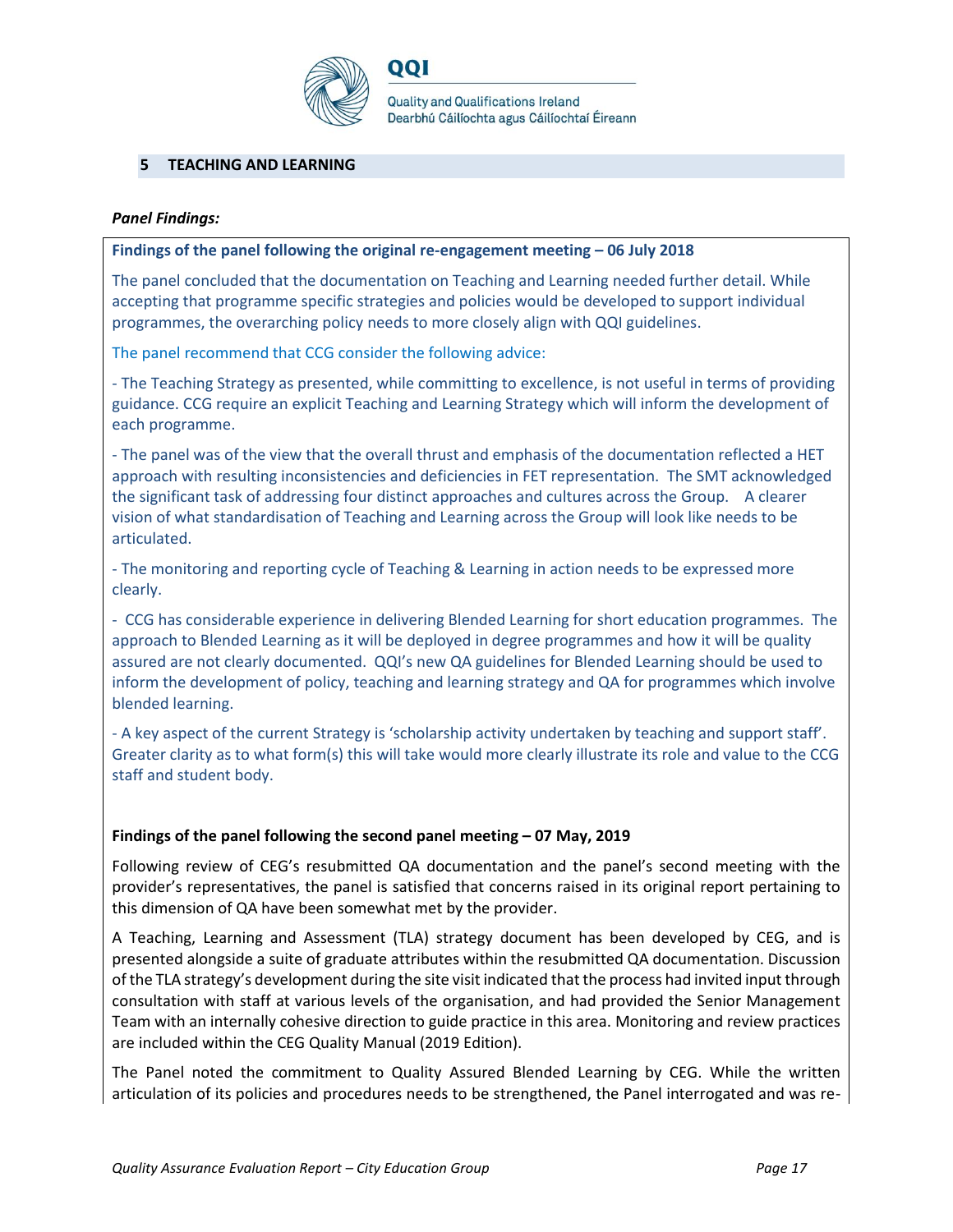

assured by the Provider representatives of its commitment and capacity to deliver Quality Assured Blended Learning at the site visit. However, the panel remains concerned that CEG's written articulation of its approach to the delivery of Blended Learning needs to be further developed in its current draft QA, and this is noted as an *advised change* in section 6.2 of this report.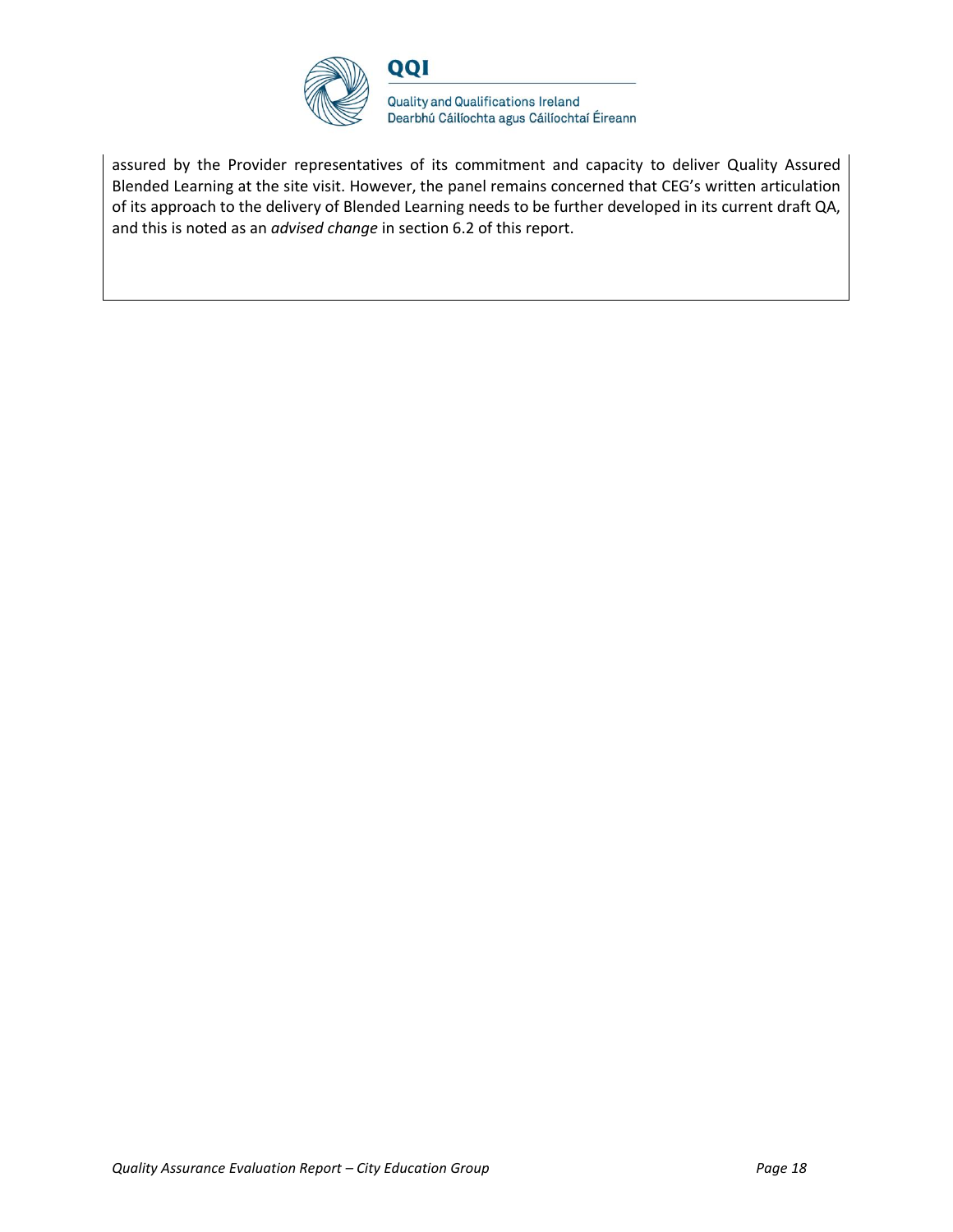

#### **6 ASSESSMENT OF LEARNERS**

#### *Panel Findings:*

#### **Findings of the panel following the original re-engagement meeting – 06 July 2018**

001

The deficiencies noted previously in relation the academic governance of the teaching and learning processes extended to the assessment of learners.

The panel recommend that CCG consider the following advice:

- Assessment quality assurance procedures need to be more explicit, including how each stage would be quality assured with associated reporting.

**-** The governance of assessment needs further clarity including:

- the appointment of Chair of the Assessment Examination Boards;
- how conflict would be managed if consensus is not reached in this forum or if there is disagreement between Internal and External Examiners;
- management of assessment malpractice.

- The responsibilities and remit of the Pre-Examination Board needs further clarity including its authority to change marks.

If there is to be any difference between the results approval processes for FET and HET, these differences should be made explicit.

# **Findings of the panel following the second panel meeting – 07 May, 2019**

Following review of CEG's resubmitted QA documentation and the panel's second meeting with the provider's representatives, the panel is satisfied that concerns raised in its original report pertaining to this dimension of QA have been broadly met by the provider.

As discussed in section 5.1 of this document, deficiencies in relation to the academic governance of teaching and learning processes have been addressed through significant revision of the governance structure.

The provider has included substantial detail in relation to examination boards, the management of internal and external examiners and the management of assessment malpractice within the CEG Quality Manual (2019 Edition).

During the panel meeting the wording of some areas of CEG's documentation pertaining to appeals and reviews was raised by the panel. It was suggested that the provider carefully review QA policies and procedures for appeals and reviews to ensure their full alignment to section 4.10 of the QQI Assessment and Standards Document (Revised 2013), and this is an *advised change* in section 6.2 of this document.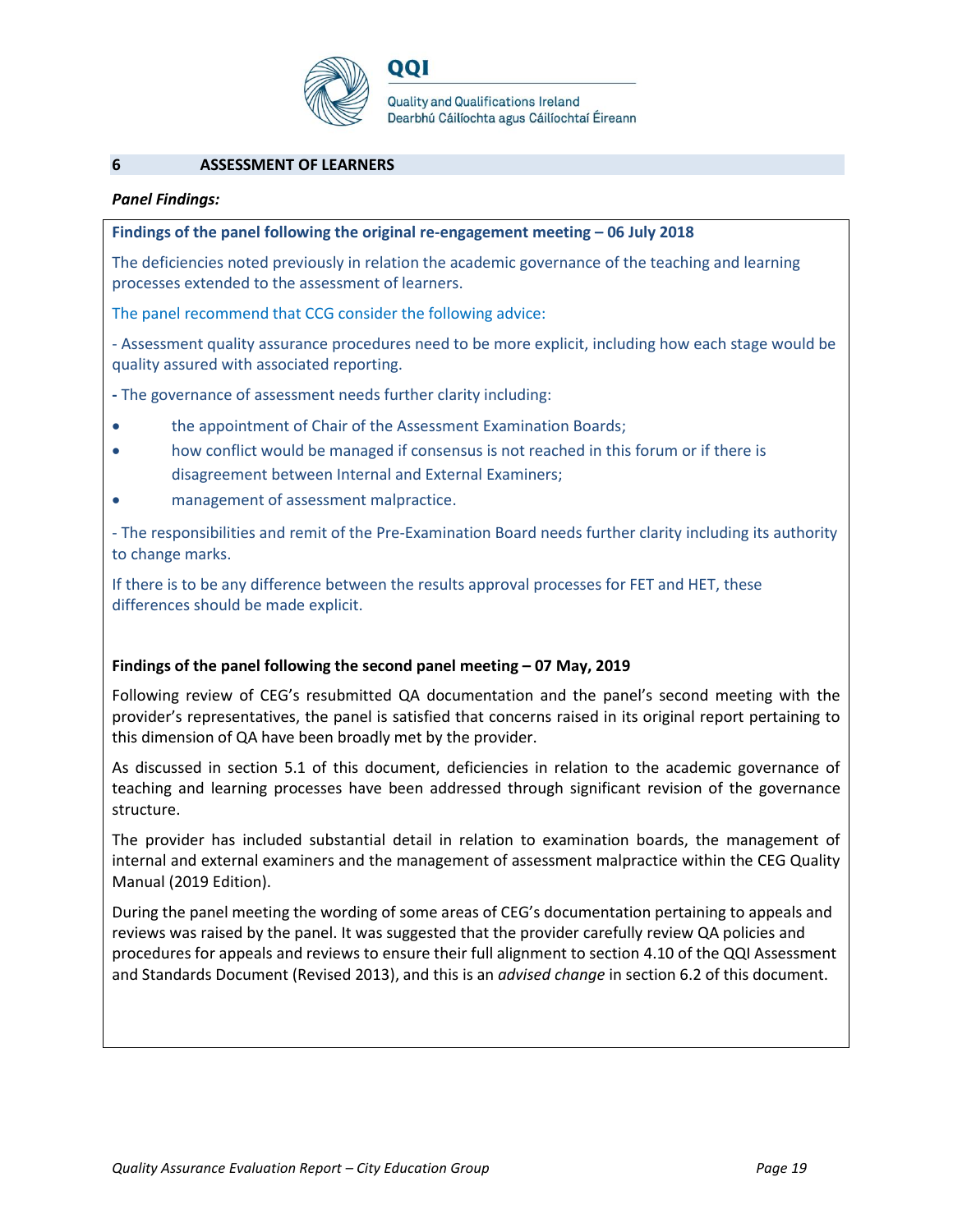

# **7 SUPPORT FOR LEARNERS**

#### *Panel Findings:*

#### **Findings of the panel following the original re-engagement meeting – 06 July 2018**

Learner support systems are in place, appropriate to each institution within the Group. The panel was broadly satisfied with the documentation provided.

The panel recommend that CCG consider the following advice:

- Capture and analyse data on the usage of the various learner supports provided to give a fuller understanding of the learner experience.

- Various sources of student feedback are documented; i.e. questionnaires, the student-staff liaison committee, programme management committee, access to Programme Leader/Module Tutors etc. It would be helpful to illustrate diagrammatically how the various sources feed into programme review and remedial actions where required.

- The Student-Staff Liaison Committee (SSLC) is identified as one unified committee with student representatives drawn from each programme and each programme stage. The panel were concerned how realistic this is given the disparate nature of the programmes being offered across a range of levels and suggested this is considered further.

- A review of the effectiveness of existing student supports and services within each constituent college would be helpful in illustrating CCG's Group wide awareness of the distinct needs of different cohorts of leaners and how these are appropriately resourced and met.

- CCG should consider the needs of learners with learning difficulties/challenges and how they will be met.

#### **Findings of the panel following the second panel meeting – 07 May, 2019**

Following review of CEG's resubmitted QA documentation and the panel's second meeting with the provider's representatives, the panel continues to be satisfied that this dimension of QA has been broadly met by the provider.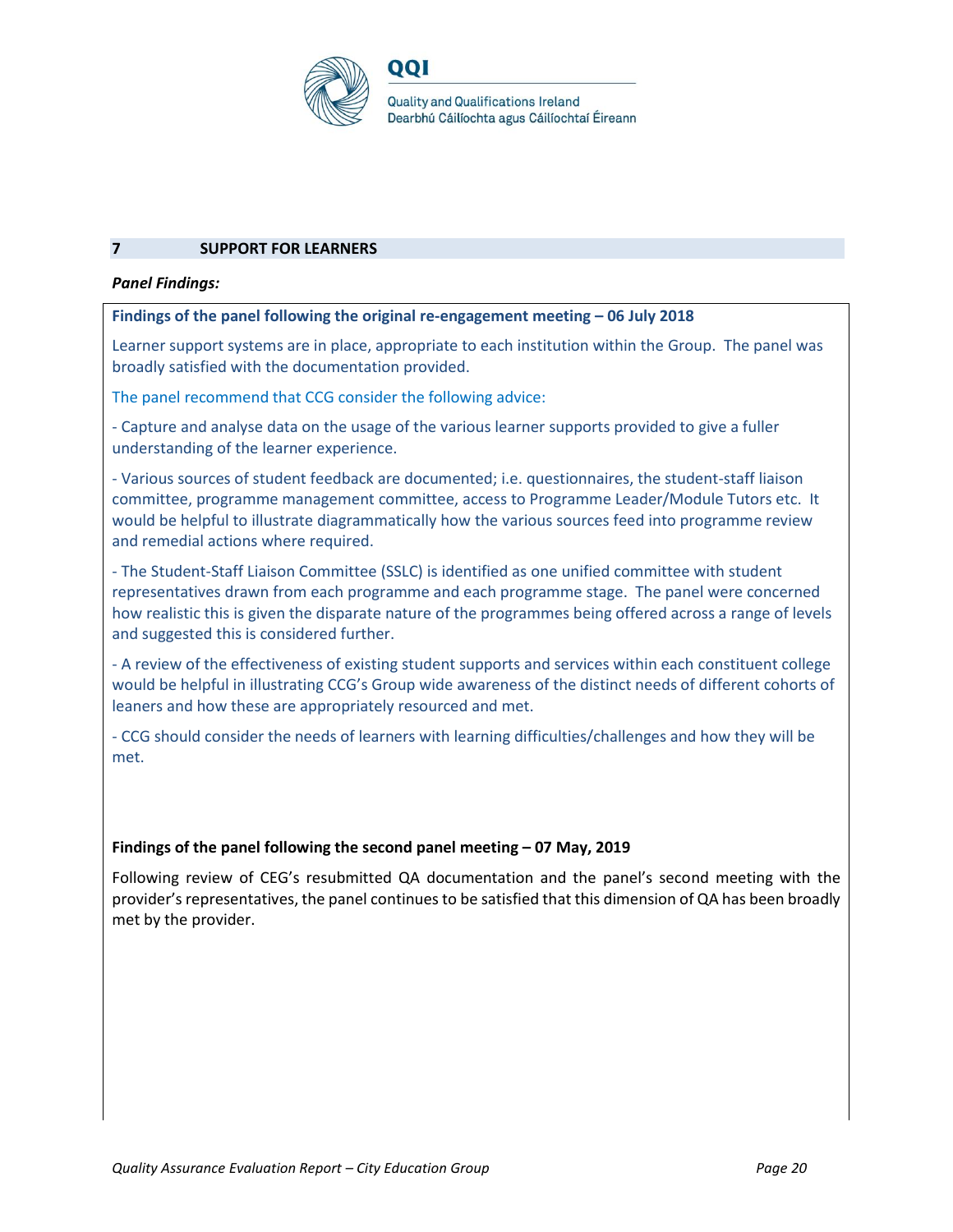

#### **8 INFORMATION AND DATA MANAGEMENT**

#### *Panel Findings:*

#### **Findings of the panel following the original re-engagement meeting – 06 July 2018**

001

The panel was broadly satisfied with CCG's approach to Information and Data Management while recognising it is in the early stages of being streamlined across the Group.

The panel recommend that CCG consider the following advice:

- The Quality Manual makes a generic reference to the 'relevant Data Protection Act' and compliance with same. In light of GDPR and Ireland's subsequent data protection legislation (Data Protection Act 2018) CCG should make explicit reference and compliance to same. In particular, policies in relation to data retention, destruction, student script access and destruction etc need to be documented.

- The Quality Manual should have more detail on how data / indicators relevant to quality are captured, managed and analysed.

#### **Findings of the panel following the second panel meeting – 07 May, 2019**

Following review of CEG's resubmitted QA documentation and the panel's second meeting with the provider's representatives, the panel continues to be satisfied that this dimension of QA has been broadly met by the provider.

Information and data management procedures are outlined in section 11 of the CEG QA Manual (2019 Edition).

# **9 PUBLIC INFORMATION AND COMMUNICATION**

#### *Panel Findings:*

#### **Findings of the panel following the original re-engagement meeting – 06 July 2018**

The panel was broadly satisfied with the documentation provided by CCG in relation to Public Information and Communication.

The panel recommend that CCG consider the following advice:

- In the interest of transparency and in line with QQI policy, CCG should commit to publishing reports arising from the operation of its quality assurance procedures. The types of reports to be published should be identified e.g. Programme Reviews, Academic Board Reports and Annual School Reports.

#### **Findings of the panel following the second panel meeting – 07 May, 2019**

Following review of CEG's resubmitted QA documentation and the panel's second meeting with the provider's representatives, the panel continues to be satisfied that this dimension of QA has been broadly met by the provider.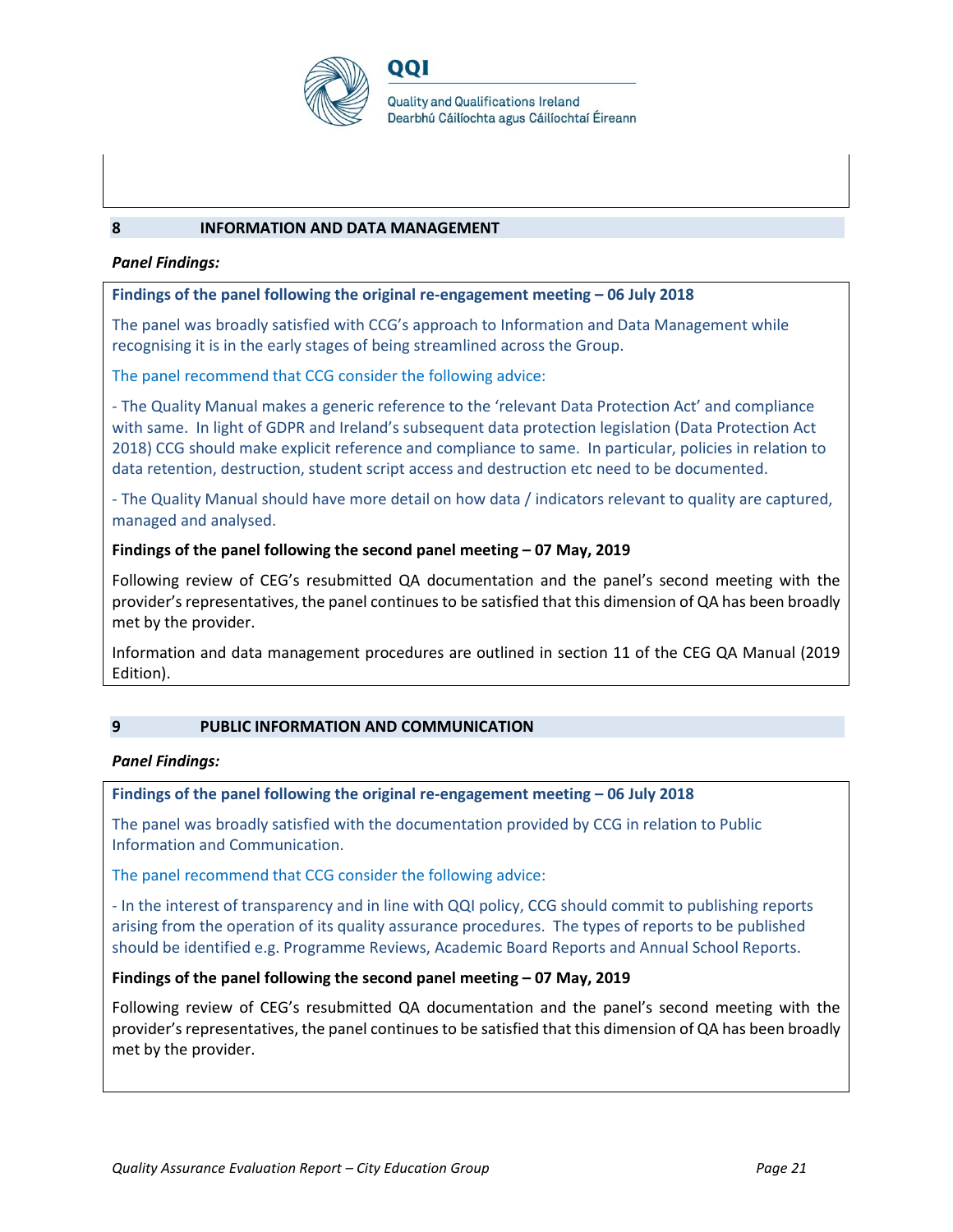

#### **10 OTHER PARTIES INVOLVED IN EDUCATION AND TRAINING**

#### *Panel Findings:*

**Findings of the panel following the original re-engagement meeting – 06 July 2018**

The documentation in relation to Other Parties involved in Education and Training primarily referenced benchmarking standards and accreditation against QQI, professional bodies and/or national and international partners.

#### **Findings of the panel following the second panel meeting – 07 May, 2019**

Following review of CEG's resubmitted QA documentation and the panel's second meeting with the provider's representatives, the panel continues to be satisfied that this dimension of QA has been broadly met by the provider.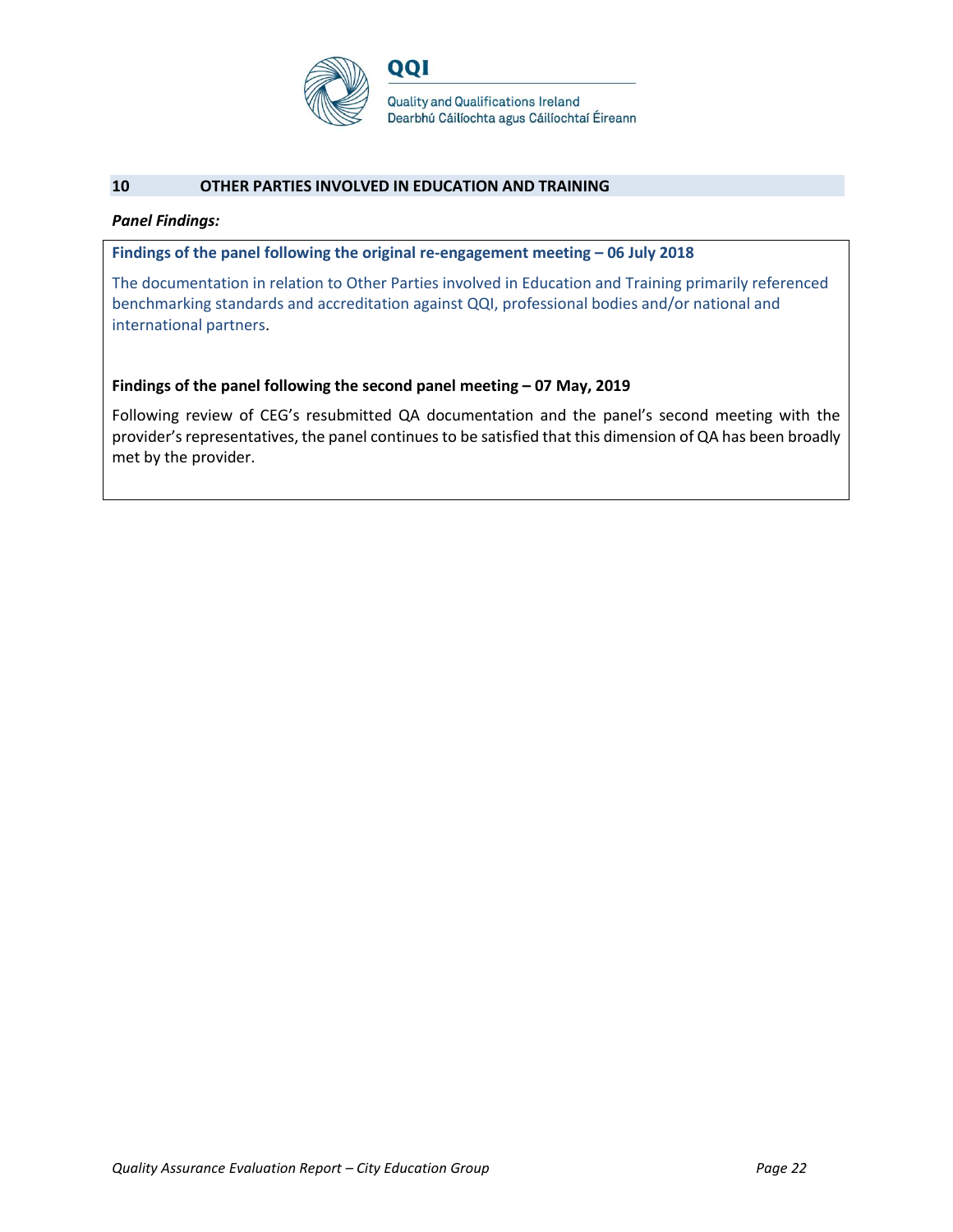

#### **11 SELF-EVALUATION, MONITORING AND REVIEW**

#### *Panel Findings:*

#### **Findings of the panel following the original re-engagement meeting – 06 July 2018**

001

In light of the challenges noted previously in relation to overall academic governance structures and the operation of the Quality Assurance Framework, the panel concluded that processes for Self-Evaluation, Monitoring and Review need further development to ensure a coordinated and coherent system of quality assurance providing useful information to the SMT and Academic Board.

The panel recommend that CCG consider the following advice:

– The QF set outs broad statements such as:

"*In relation to academic and professional programmes, the achievement of academic and professional standards is monitored within quality processes at programme level through……*

*The confirmation of academic and professional standards by external examiners/accrediting body moderators …….* 

*Regular annual and/or periodic review monitoring …….* 

*Regular formal reporting mechanisms*".

These assertions of commitment need to be buttressed by details of how review processes operate, are captured and analysed.

-There is an over reliance on the use of 'benchmarking' without satisfactory explanation as to how it would be carried out, how data is captured and analysed; reported to and actioned by who.

- Considering its overall responsibility for quality assurance, the Academic Board schedule of two/three meetings per year appears light.

# **Findings of the panel following the second panel meeting – 07 May, 2019**

Following review of CEG's resubmitted QA documentation and the panel's second meeting with the provider's representatives, the panel is satisfied that concerns raised in its original report pertaining to this dimension of QA have been broadly met by the provider.

Improvements to academic governance structures have been discussed in section 5.1 of this report and are outlined in section 2 of the CEG Quality Manual (2019 Edition). The latter document also contains substantial detail on programme monitoring and review, the use of feedback, performance monitoring and appraisal.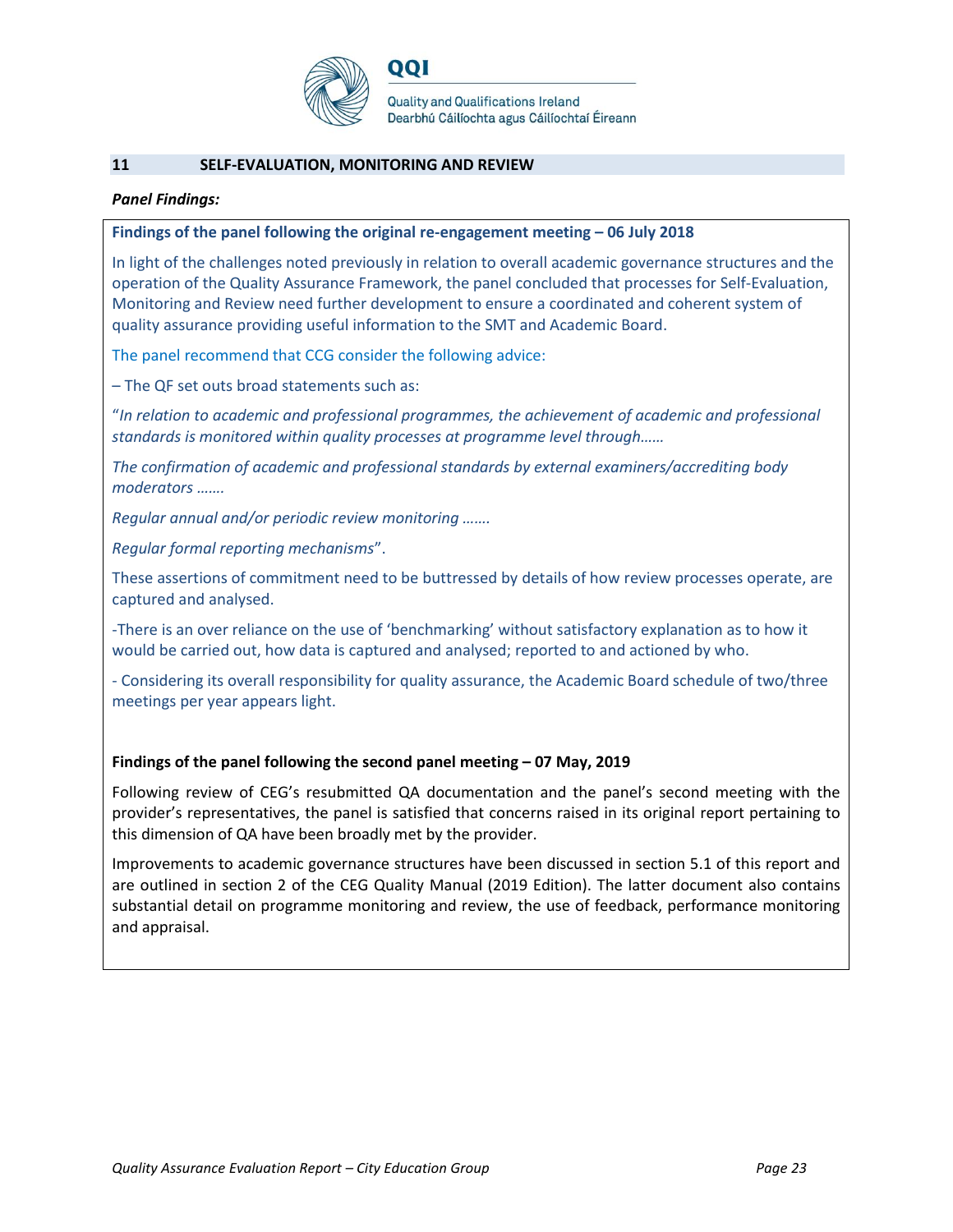

# **Evaluation of draft QA Procedures - Overall panel findings**

#### **Findings of the panel following the original re-engagement meeting – 06 July 2018**

QQI

The panel was impressed with the professionalism and aspiration to excellence in the CCG application and is confident that the organisation has the resources, capacity and ethos to move towards QQI validation and deliver quality programmes.

However, the panel was of the view that significant development of the quality assurance documentation is still needed. Its recommendation to QQI is to refuse to approve this application, but with recommendations as set out in section 6 below.

#### **Findings of the panel following the second panel meeting – 07 May, 2019**

The panel was impressed by the significant restructuring, development of processes and cultural transformation evident over the past 6 months at CEG. The provider's previously noted aspiration to excellence is now tangible and evident within its internal structures and procedures.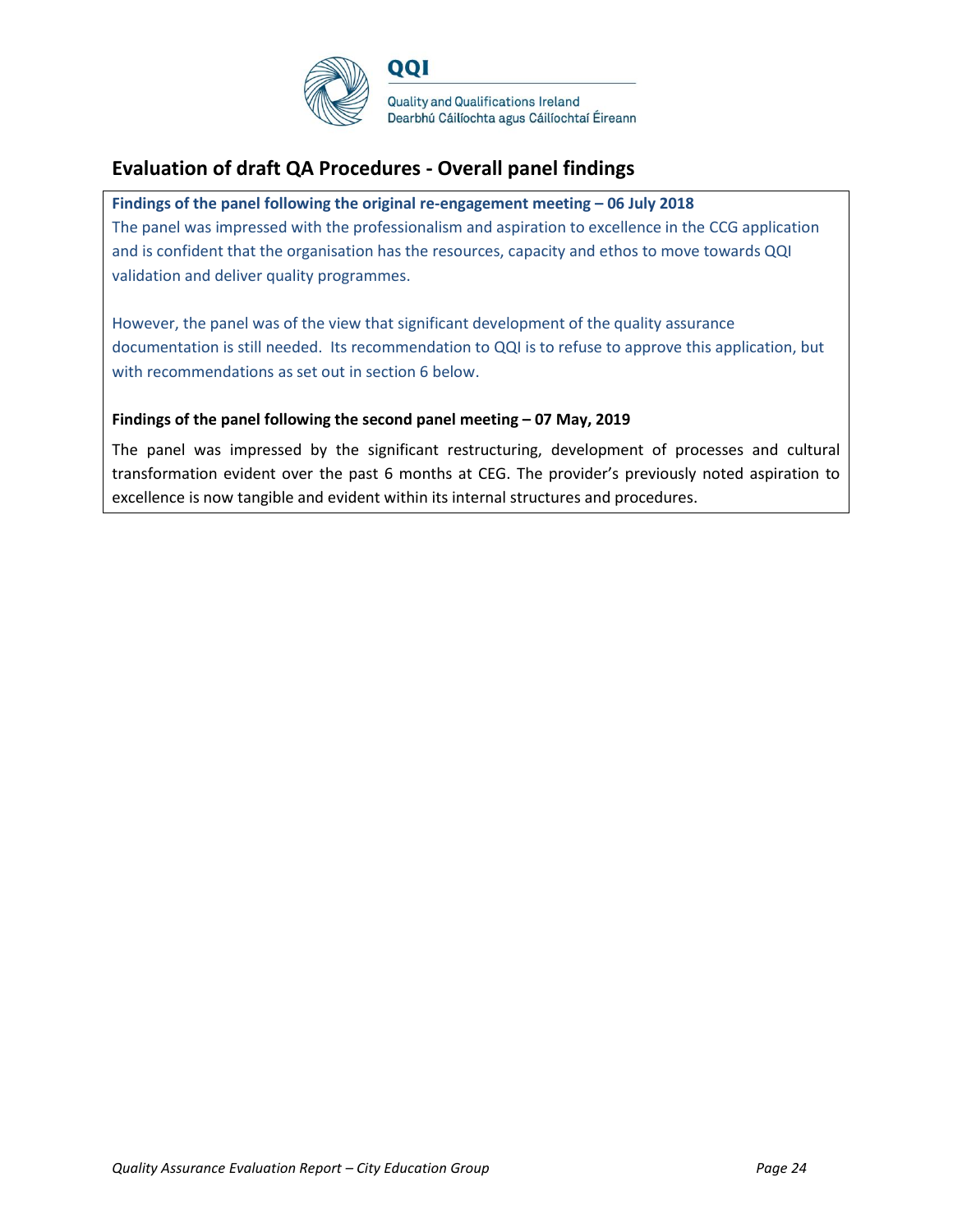

# **Part 6 Changes to Quality Assurance Procedures**

### **6.1 Mandatory**

#### **Mandatory changes following the original re-engagement meeting – 06 July 2018**

Taking into consideration the specific findings set out above, CCG should:

- review and further develop its corporate and academic governance structures. This review should include terms of reference, membership and reporting structures for boards, committees and subcommittees.

- document in more detail programme development, delivery and assessment policies and procedures in line with QQI guidelines and CCG's revised academic governance structure.

#### **Findings of the panel following the second panel meeting – 07 May, 2019**

There are no mandatory changes recommended.

# **6.2 Advisory**

# **Advisory changes following the original panel meeting – 06 July 2018**

Taking into consideration the specific findings set out above, CCG should consider the following advice from the panel:

- Test out and refine the revised QA processes for programme development and approval. The College of Progressive Education's FET programmes and / or the HET programmes to be developed for validation could provide the 'raw material' to put through the processes.

- Consult with other providers who already have HET validated programmes regarding governance and procedures for review, evaluation and monitoring.

- Create appropriate communications systems to include information dissemination, feedback from students and staff, and follow-up on feedback.

- Develop appropriate data collection methods and data management systems to ensure that the correct data is collected and analysed against agreed KPIs.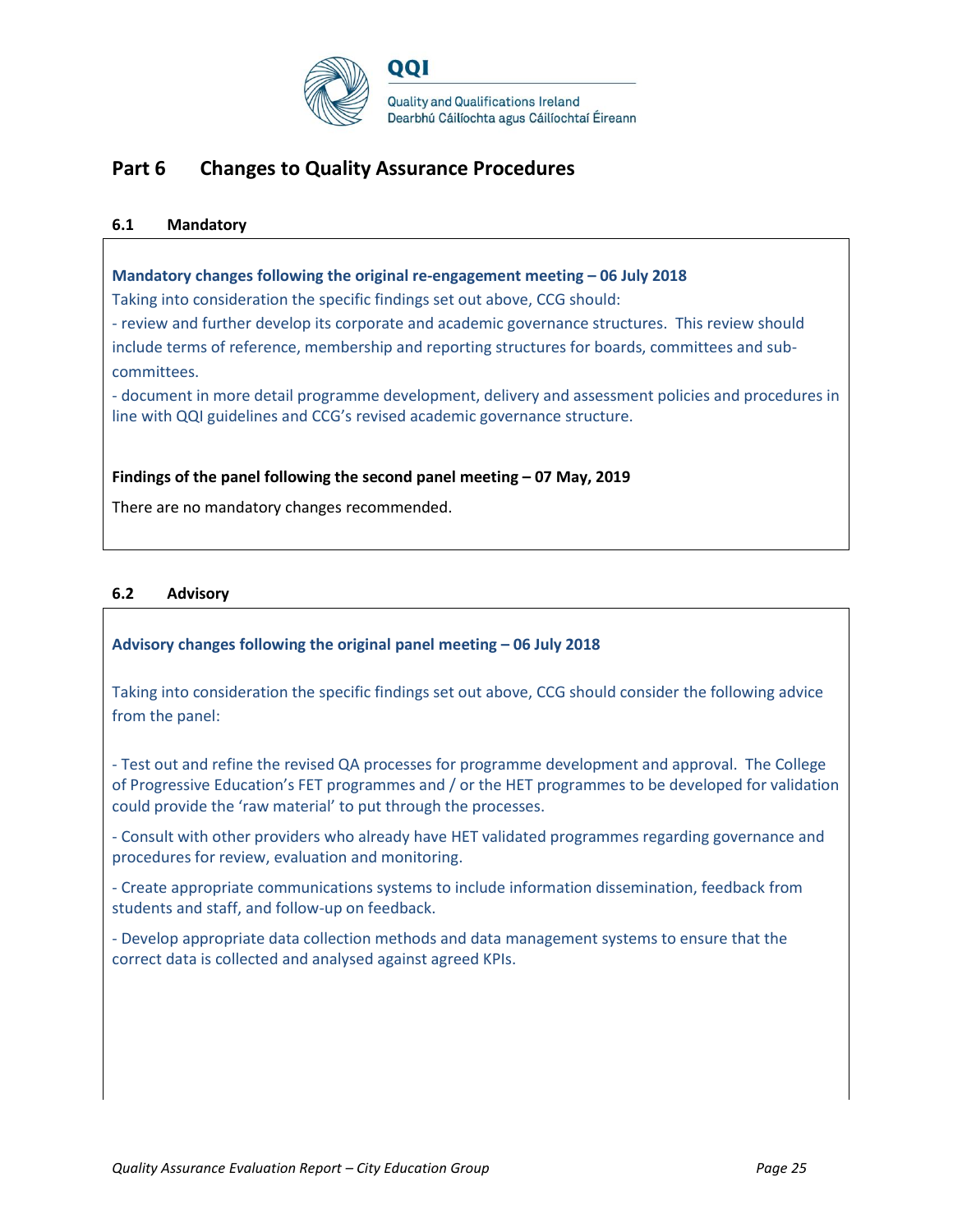

### **Findings of the panel following the second panel meeting – 07 May, 2019**

Notwithstanding the significant achievements of CEG in developing fit-for-purpose governance and overall QA during the allocated six-month period between the original and second panel meetings, the panel suggest the following specific advices.

1. CEG should incorporate a clear articulation of its approach to the delivery of Blended Learning in its revision, and this should make evident that the policies and procedures for BL are benchmarked against the QQI (2018) Statutory Quality Assurance Guidelines for Providers of Blended Learning Programmes.

2. CEG's current QA documentation should be carefully reviewed and proofed for typographical errors and other inconsistencies. The QA Manual as currently presented is not ready for the public domain. The revision of this document is essential to ensure its usefulness as an accessible and practical resource for staff and learners within CEG.

3. It is suggested that CEG rethink the currently proposed composition of its advisory board. The advisory board's role is to ensure sufficient externality. To ensure this, the number of internal CEG staff members could usefully be decreased, and the number of external members proportionally increased.

4. CEG is recommended to ensure that the current decision to have the Director of Quality chair the provider's Academic Board be temporary, and to transition as early as possible to having a member of the academic staff take up this role. It is suggested that the expertise and experience of the Director of Quality could usefully be made available to this Board on an ongoing basis through the role of Secretary.

5. CEG is advised to review QA policies and procedures for appeals and reviews to ensure their full alignment to section 4.10 of the QQI Assessment and Standards Document (Revised 2013).

| Part 7 | <b>Proposed Approved Scope of Provision for this provider</b> |
|--------|---------------------------------------------------------------|
|--------|---------------------------------------------------------------|

| $NFQ$ Level(s) – | Award     | <b>Discipline areas</b>           | <b>Modes of Delivery</b> | Collaborative |
|------------------|-----------|-----------------------------------|--------------------------|---------------|
| min and max      | Class(es) |                                   |                          | provision     |
| 8                | Major     | <b>Bachelor of Arts (Business</b> | Classroom-based          | No            |
|                  |           | Studies)                          | teaching and             |               |
|                  |           |                                   | learning,                |               |
|                  |           |                                   | supplemented by          |               |
|                  |           |                                   | online resources         |               |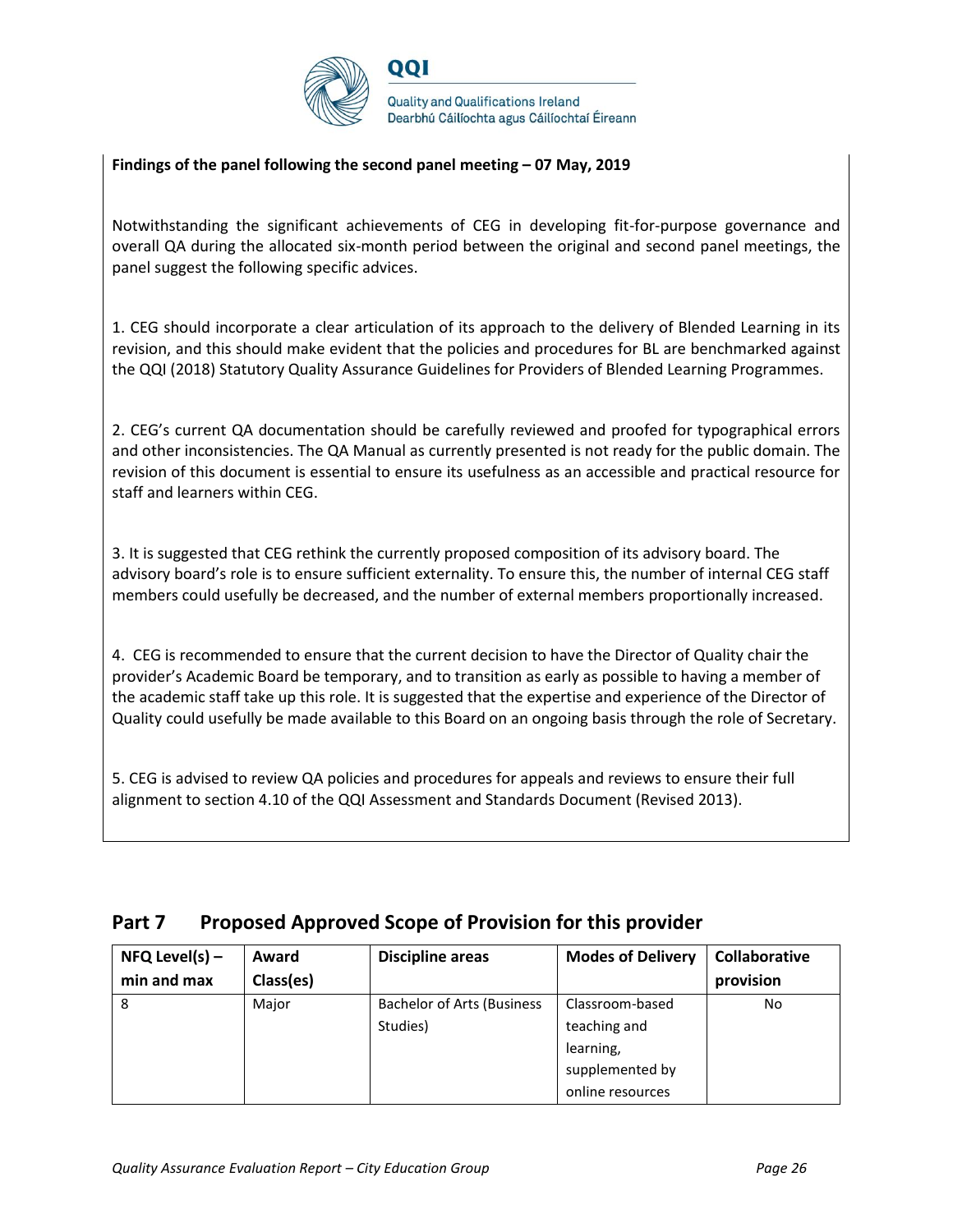



| 8 | Major | <b>Bachelor of Early</b> | Classroom-based  | No |
|---|-------|--------------------------|------------------|----|
|   |       | Childhood Care &         | teaching and     |    |
|   |       | Education                | learning,        |    |
|   |       |                          | supplemented by  |    |
|   |       |                          | online resources |    |
|   |       |                          |                  |    |

N/A pending approval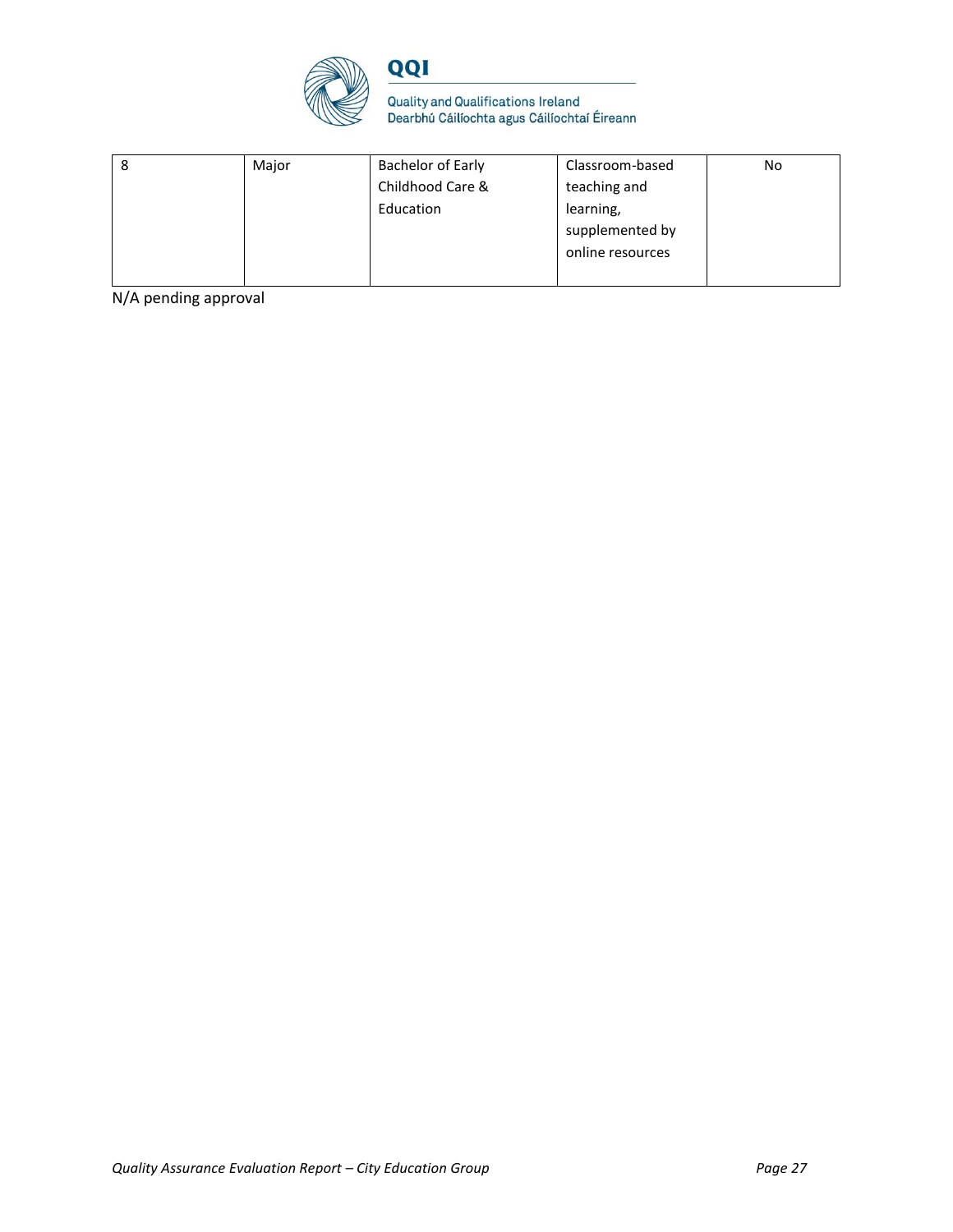

# **Part 8 Approval by Chair of the Panel**

This report of the panel is approved and submitted to QQI for its decision on the approval of the draft Quality Assurance Procedures of City Colleges Group.

Jack O'Herlihy 018

Name:

Date: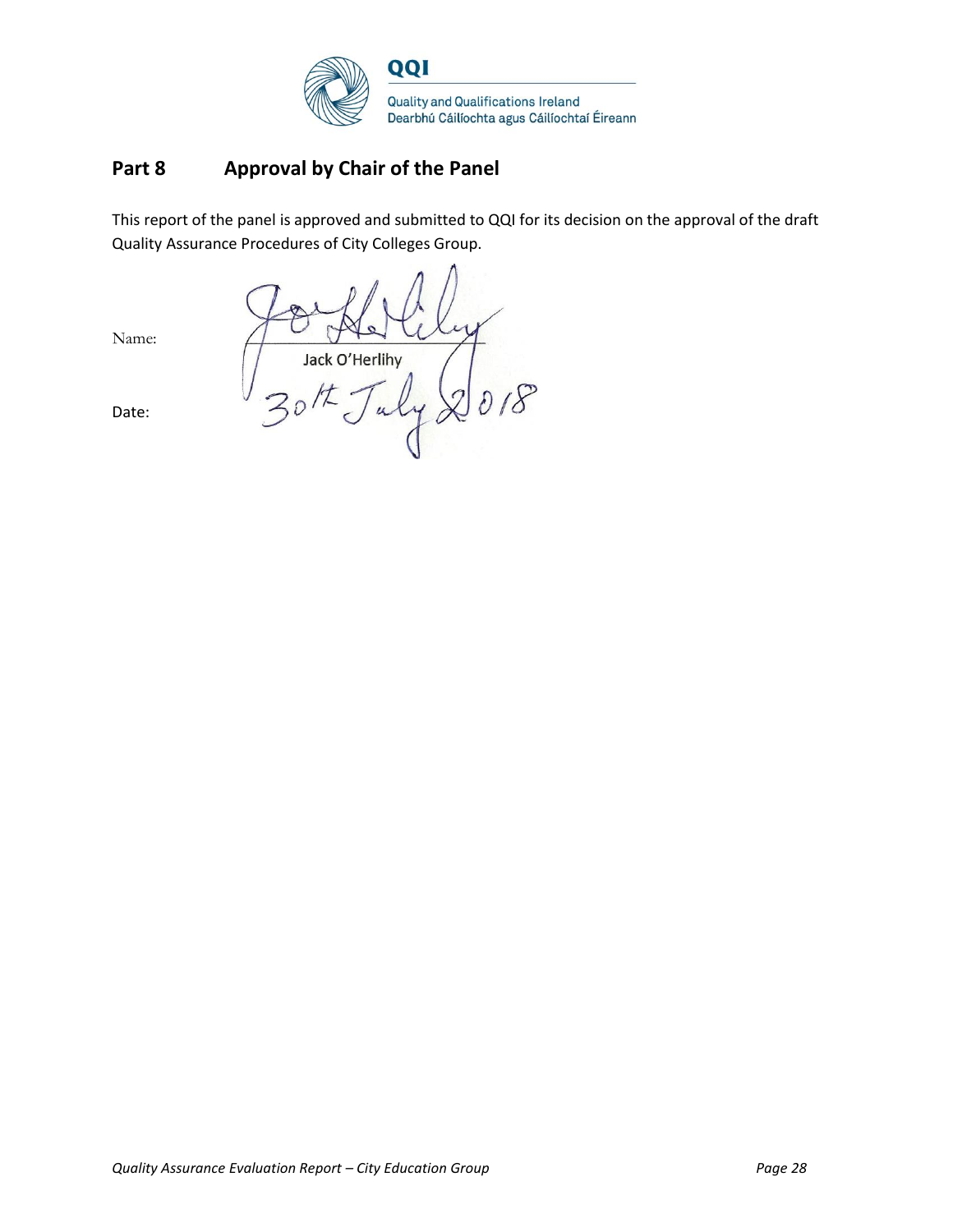

# **Annexe 1: Documentation provided to the Panel in the course of the Evaluation**

Document

Group Application Form for Approval of QA Procedures and Scope of Provision for Initial Programme Validation

Group Self-Assessment Report

Group Quality Manual

Group Academic and Professional Regulations

Group Staff Handbook

**Additional Documentation Provided: May 2019 Panel Meeting**

Copy of Provider's Presentation to Panel

Diagrammatic Representations of Programme Monitoring, Feedback Strategy, Peer Observation Framework, Strategic Direction and Staff Development (x 2)

ECEC Degree Programme Timeline

Documents outlining the professional development activities of CEG staff Members

CEG Programme Design and Approval Process for BA in Early Childhood Care and Application

City Education Group Risk Register Guidance

# **Annexe 2: Provider staff met in the course of the Evaluation**

| Name                  | Role/Position                    |
|-----------------------|----------------------------------|
| <b>Philip Burke</b>   | <b>Group Chief Executive</b>     |
| Prof. Haydn Griffiths | Director of Academic Development |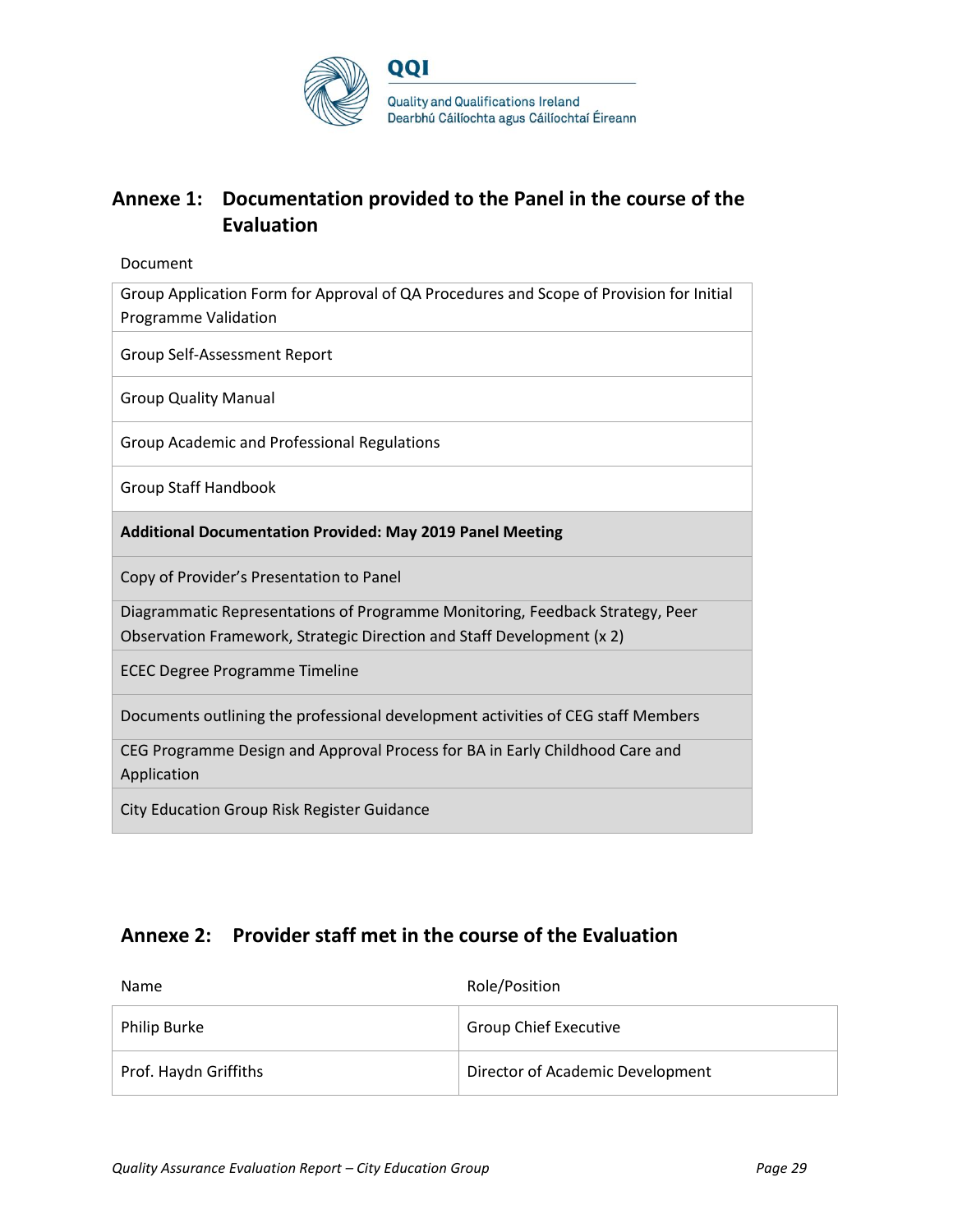

QQI

Quality and Qualifications Ireland<br>Dearbhú Cáilíochta agus Cáilíochtaí Éireann

| Paschal O'Leary                                         | Managing Director, College of Progressive<br>Education |  |
|---------------------------------------------------------|--------------------------------------------------------|--|
| Dr. Finian Fallon                                       | Dean of College of Business & Psychology               |  |
| Karen Higgins                                           | Academic Director, College of Progressive<br>Education |  |
| Pamela Morton                                           | Group Senior Registry and Administration Executive     |  |
| <b>Additional Staff Present: May 2019 Panel Meeting</b> |                                                        |  |
| Dr Louise Heeran Flynn                                  | Director of Quality City Education Group               |  |
| Aidan O'Shea                                            | Head of Academic Quality Oscars International          |  |